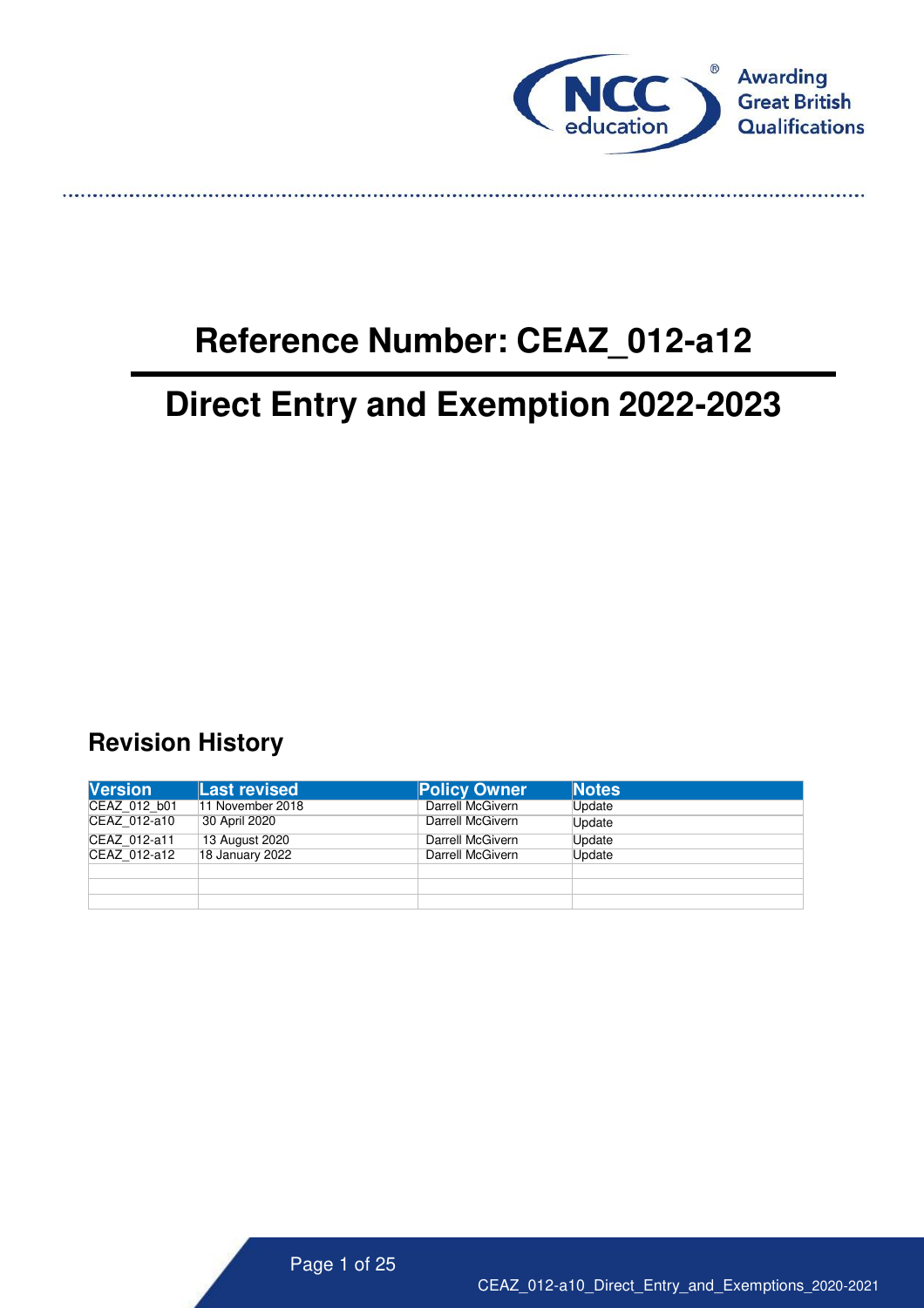# **Direct Entry and Exemptions 2022 - 2023**

**Direct entry to and exemptions from the following**

**NCC Education qualifications and units:**

**Level 3 International Foundation Diploma for Higher Education Studies (L3IFDHES) Level 3 Diploma in Business (L3DB) Level 4 Diploma in Computing (L4DC) Level 4 Diploma in Computing (with Business Management (L4DC BM) Level 5 Diploma in Computing (L5DC) Level 5 Diploma in Computing (with Business Management (L5DC BM) Level 6 BSc (Hons) Business Computing and Information Systems Level 7 Diploma in Strategic Computing with Business Management (L7DSBIT) Level 4 Diploma in Business (L4DB) Level 5 Diploma in Business (L5DB) Level 6 BA (Hons) Business Administration Level 7 Diploma in Business Management (L7DBM)**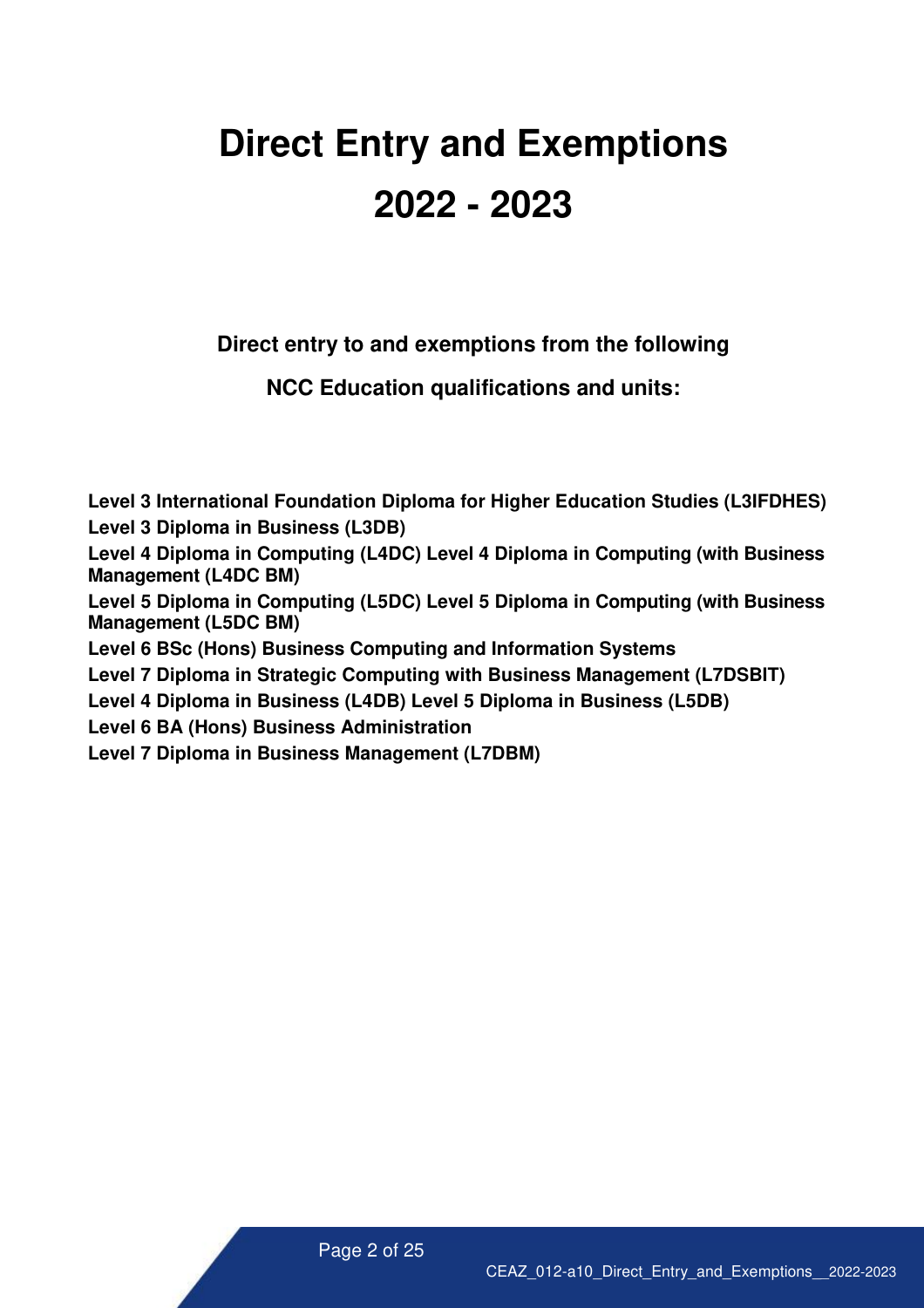# **CONTENTS**

| 1.             |       |                                                                                                                                                                      |  |
|----------------|-------|----------------------------------------------------------------------------------------------------------------------------------------------------------------------|--|
| $\mathbf{2}$   |       |                                                                                                                                                                      |  |
|                | 2.1   | Applying for Credit Exemptions for a Qualification which has been authorised by NCC Education 5                                                                      |  |
|                | 2.2   | Applying for Credit Exemption for a Qualification which has not been authorised by NCC Education  5                                                                  |  |
|                | 2.3   |                                                                                                                                                                      |  |
| 3              |       | NCC EDUCATION LEVEL 3 INTERNATIONAL FOUNDATION DIPLOMA FOR HIGHER EDUCATION<br>STUDIES (RQF) (L3IFDHES) and NCC EDUCATION LEVEL 3 DIPLOMA IN BUSINESS (RQF) (L3DB) 7 |  |
|                | 3.1   |                                                                                                                                                                      |  |
|                | 3.1.1 |                                                                                                                                                                      |  |
|                | 3.2   |                                                                                                                                                                      |  |
|                | 3.2.1 |                                                                                                                                                                      |  |
| 4              |       | NCC EDUCATION LEVEL 4 DIPLOMA IN COMPUTING (RQF) (L4DC) and NCC EDUCATION LEVEL 4                                                                                    |  |
|                | 4.1   |                                                                                                                                                                      |  |
|                | 4.2   |                                                                                                                                                                      |  |
|                | 4.3   |                                                                                                                                                                      |  |
|                | 4.3.1 |                                                                                                                                                                      |  |
|                | 4.3.2 |                                                                                                                                                                      |  |
| 5              |       | NCC EDUCATION LEVEL 5 DIPLOMA IN COMPUTING (RQF) (L5DC) and NCC EDUCATION LEVEL 5                                                                                    |  |
|                | 5.1   |                                                                                                                                                                      |  |
|                | 5.2   |                                                                                                                                                                      |  |
|                | 5.3   |                                                                                                                                                                      |  |
|                | 5.3.1 |                                                                                                                                                                      |  |
|                | 5.3.2 |                                                                                                                                                                      |  |
| 6              |       |                                                                                                                                                                      |  |
|                | 6.1   | Direct Entry onto Level 6 BSC (Hons) Business Computing and Information Systems21                                                                                    |  |
| $\overline{7}$ |       |                                                                                                                                                                      |  |
|                | 7.1   |                                                                                                                                                                      |  |
|                | 7.2   |                                                                                                                                                                      |  |
|                | 7.2.1 |                                                                                                                                                                      |  |
| 8              |       |                                                                                                                                                                      |  |
|                | 8.1   |                                                                                                                                                                      |  |
|                | 8.2   |                                                                                                                                                                      |  |
|                | 8.2.1 |                                                                                                                                                                      |  |
| 9              |       |                                                                                                                                                                      |  |
|                | 9.1   |                                                                                                                                                                      |  |
| 10             |       | NCC EDUCATION LEVEL 7 DIPLOMA IN BUSINESS MANAGEMENT (RQF) (L7DBM)30                                                                                                 |  |
|                | 10.1  |                                                                                                                                                                      |  |
|                | 10.2  |                                                                                                                                                                      |  |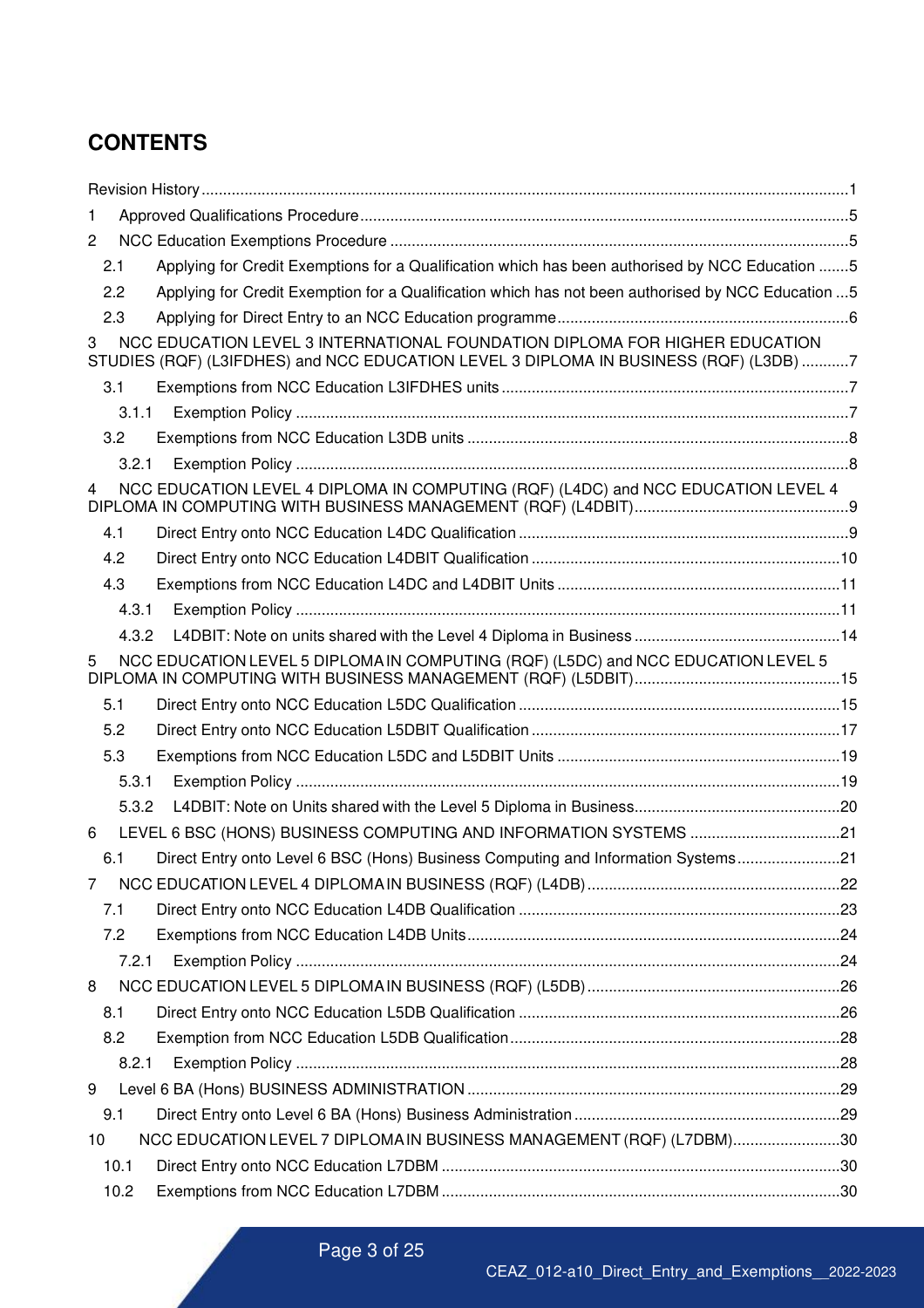| 10.2.1 |  |
|--------|--|
|        |  |

Page 4 of 25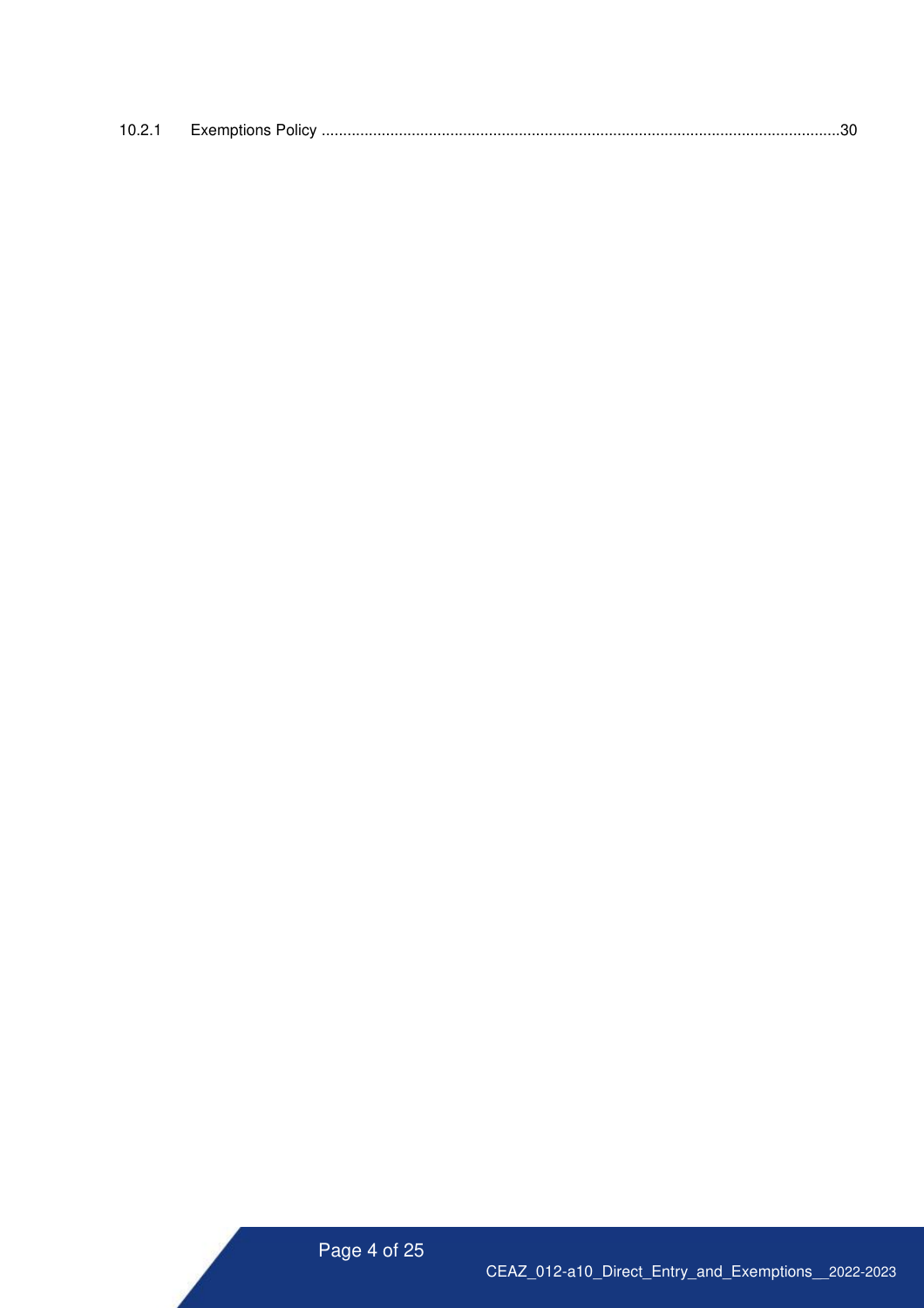# <span id="page-4-0"></span>**1 Approved Qualifications Procedure**

NCC Education allows direct entry to qualifications where a candidate has previously satisfied the relevant entry requirements. This document contains a detailed list of those qualifications which have been pre-approved to offer direct entry onto an NCC Education programme.

# <span id="page-4-1"></span>**2 NCC Education Exemptions Procedure**

NCC Education allows exemptions for certain qualifications, up to a maximum of 60 credits. Candidates should apply for exemptions BEFORE they are registered onto a unit. Requests for exemptions from units where assessment has already been sat and failed by the candidate will always be refused.

This Direct Entry and Exemptions document contains a detailed list of the qualifications and units for which exemptions are granted, and the corresponding exemptions permitted.

#### <span id="page-4-2"></span>**2.1 Applying for Credit Exemptions for a Qualification which has been authorised by NCC Education**

Centres should refer to this document for confirmation that the qualification is authorised for credit exemptions, and to which units the exemptions apply. Exemption requests will not be accepted directly from individual candidates.

The Centre should complete form **AQ\_03\_Exemption Claim Form** (available on NCC Education's website) and email the completed form to their regional Academic Development Manager, along with a copy of the original certificate awarded to the individual, as proof that he/she has achieved the qualification.

Centres should send only those certificates relevant to the exemption request. If the candidate is already registered with NCC Education, Centres should supply NCC Education with the candidate's NCC Education ID number in the relevant field of the Exemption Claim Form.

Page 5 of 25 Upon receipt of the exemption request, NCC Education will confirm receipt by either acknowledging acceptance of the request or querying any matters until they are resolved. The credit exemption will then either be applied immediately or held in a pending file until NCC Education receives the registration through the online registration system.

No reduction in fees will be given should a candidate be granted a credit exemption.

#### <span id="page-4-3"></span>**2.2 Applying for Credit Exemption for a Qualification which has not been authorised by NCC Education**

In this event, the Centre should complete form **AQ\_04\_Non-Standard Exemption - Direct Entry Route Request Form** (available on NCC Education's website), and send the completed form to their regional Academic Development Manager. The submitted form must be accompanied by supporting documentation containing full details of the qualification being considered for exemption, including:

• programme and/or unit learning outcomes

Page 5 of 25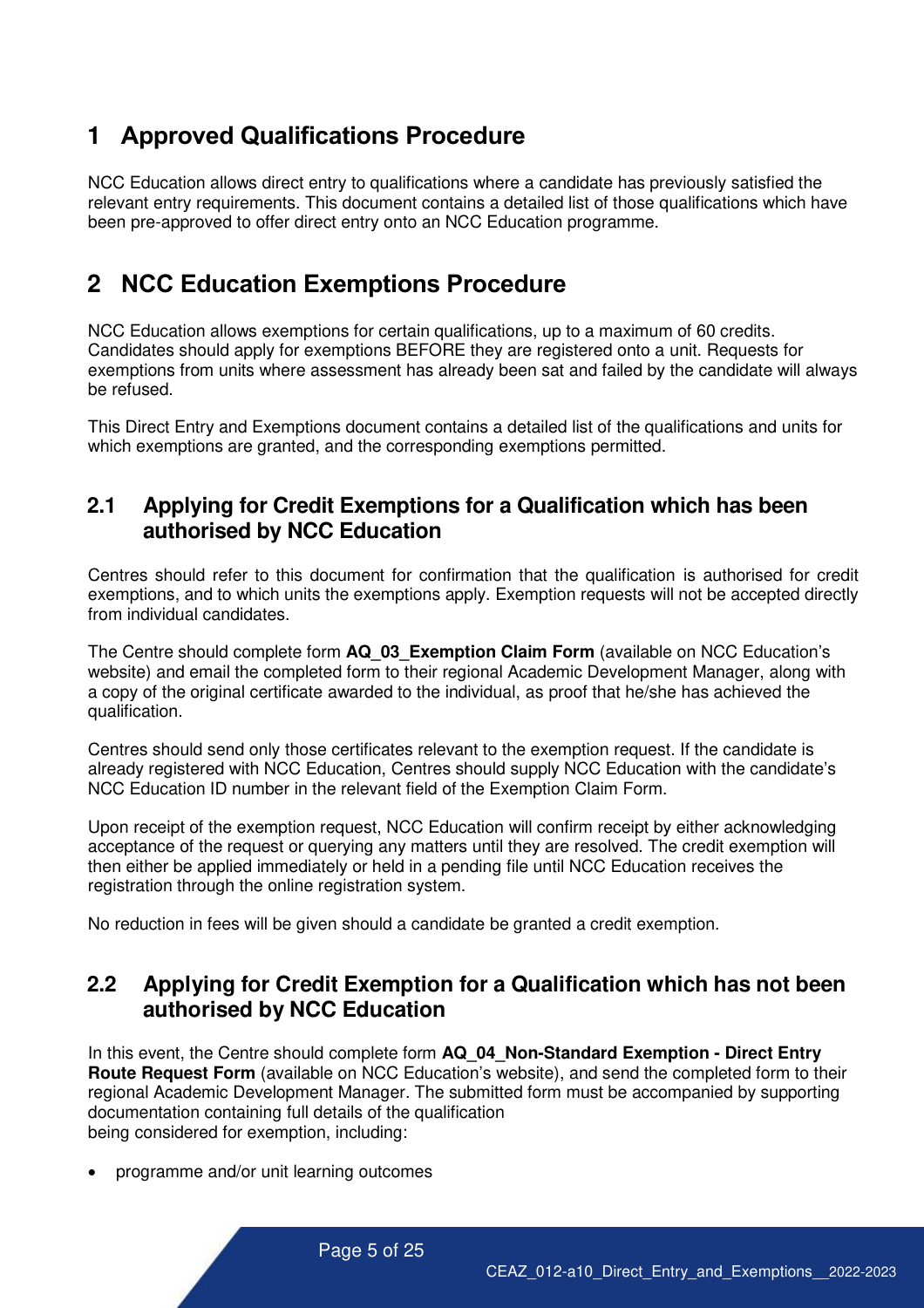- syllabus or course outline
- statement of guided/non-guided learning hours
- sample assessment(s)
- statement of approval from local regulator or government
- a copy of the qualification certificate awarded to the candidate.

Once the application has been reviewed by NCC Education, the regional ADM will reply formally, either granting the exemption or refusing the request. An explanation will be provided, if desired, when a request is refused.

No reduction in fees will be given should a candidate be granted a credit exemption.

#### <span id="page-5-0"></span>**2.3 Applying for Direct Entry to an NCC Education programme**

In the event that a candidate wishes to apply for direct entry onto an NCC Education programme, the Centre should complete form **AQ\_04\_New Exemption – Direct Entry Route Request Form**  (available on NCC Education's website), and send the completed form to their regional Academic Development Manager.

In the event of the candidate holding a qualification listed below as approved to grant direct entry on to an NCC Education programme, the submitted form must be accompanied by a copy of the qualification certificate awarded to the candidate. In the event that the candidate holds a qualification which is not listed in this document, the submitted form must be accompanied by supporting documentation containing full details of the qualification to be considered for direct entry, including:

- programme and/or unit learning outcomes
- syllabus or course outline
- statement of guided/non-guided learning hours
- sample assessment(s)
- statement of approval from local regulator or government
- $\blacksquare$ date. • a copy of the qualification certificate awarded to the candidate.

Once the application has been reviewed by NCC Education, the regional ADM will reply formally, either granting the direct entry onto the programme requested, or refusing the request. An explanation will be provided, if desired, when a request is refused.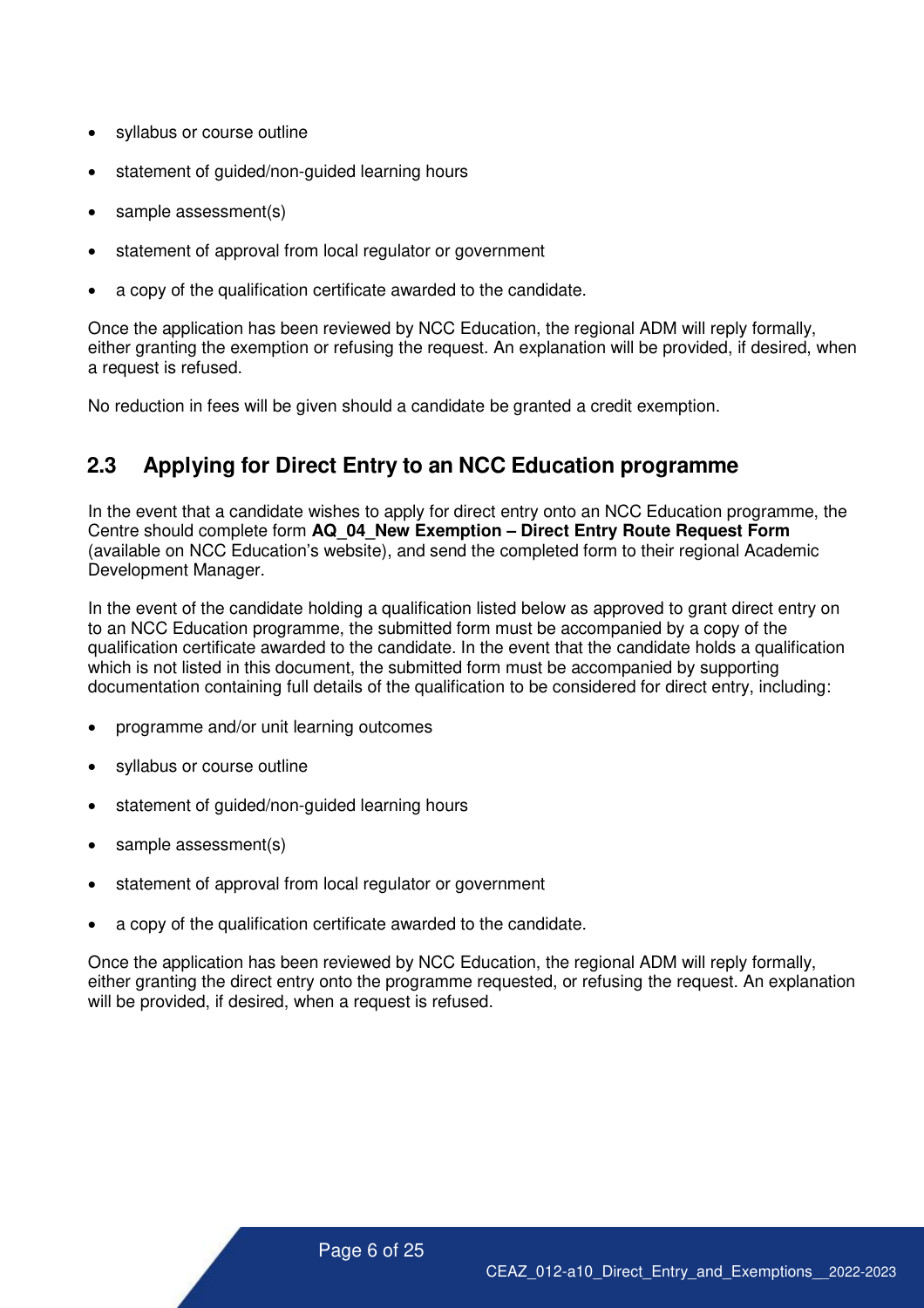## **3 NCC EDUCATION LEVEL 3 INTERNATIONAL FOUNDATION DIPLOMA FOR HIGHER EDUCATION STUDIES (RQF) (L3IFDHES) and NCC EDUCATION LEVEL 3 DIPLOMA IN BUSINESS (RQF) (L3DB)**

#### **3.1 Exemptions from NCC Education L3IFDHES units**

#### **3.1.1 Exemption Policy**

Note: The maximum exemptions granted to an individual candidate shall not exceed 50% of the programme credit total, or 60 credits.

<span id="page-6-2"></span><span id="page-6-1"></span><span id="page-6-0"></span>

| <b>Awarding Body</b>                                                                                                      | <b>Qualification</b>                                    | <b>NCC Education Units Credit Notes</b><br>Exempted | <b>Value</b> |                                                                                                  |
|---------------------------------------------------------------------------------------------------------------------------|---------------------------------------------------------|-----------------------------------------------------|--------------|--------------------------------------------------------------------------------------------------|
| The Association of IELTS Academic<br><b>International</b><br><b>English Language</b><br><b>Testing Systems</b><br>(IELTS) |                                                         | Developing English<br>Language Skills<br>(DELS)     | 30           | The minimum overall IELTS<br>score<br>required to be exempted<br>from DELS is 5.5. No<br>minimum |
| <b>LanguageCert</b>                                                                                                       | Communicator unit                                       | Developing English<br>Language Skills<br>ים וחתו    | 30           |                                                                                                  |
| <b>Qualifi</b>                                                                                                            | evel 3 Diploma in Introduction to<br>Management (L3DIM) | Introduction to<br>Business (ITB)                   | 10           |                                                                                                  |
| <b>Qualifi</b>                                                                                                            | evel 3 Diploma in Business Management<br>(L3DBM)        | Introduction to<br>Business (ITB)                   | 10           |                                                                                                  |

Page 7 of 25

CEAZ\_012-a10\_Direct\_Entry\_and\_Exemptions\_\_2020-2021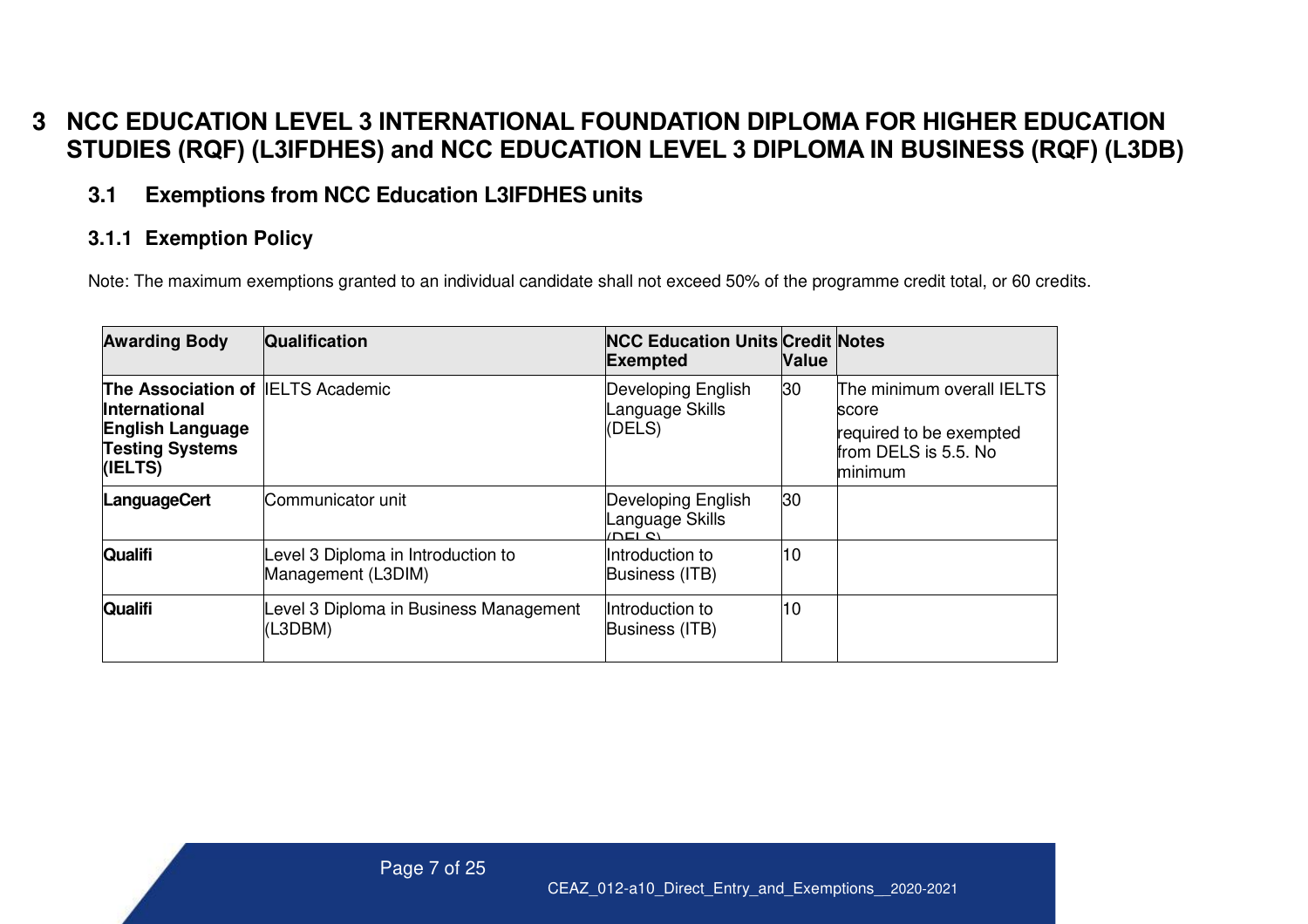#### **3.2 Exemptions from NCC Education L3DB units**

#### **3.2.1 Exemption Policy**

Note: The maximum exemptions granted to an individual candidate shall not exceed 50% of the programme credit total, or 60 credits.

<span id="page-7-1"></span><span id="page-7-0"></span>

| <b>Awarding Body</b> | <b>Qualification</b>                                     | <b>NCC Education Units</b><br><b>Exempted</b> | <b>Credit</b><br><b>Value</b> | <b>Notes</b> |
|----------------------|----------------------------------------------------------|-----------------------------------------------|-------------------------------|--------------|
| Qualifi              | Level 3 Diploma in Introduction to Management<br>(L3DIM) | Introduction to Business<br>(ITB)             | 10                            |              |
| <b>Qualifi</b>       | Level 3 Diploma in Business Management<br>(L3DBM)        | Introduction to Business<br>(ITB)             | 10                            |              |

Page 8 of 25

CEAZ\_012-a10\_Direct\_Entry\_and\_Exemptions\_\_2020-2021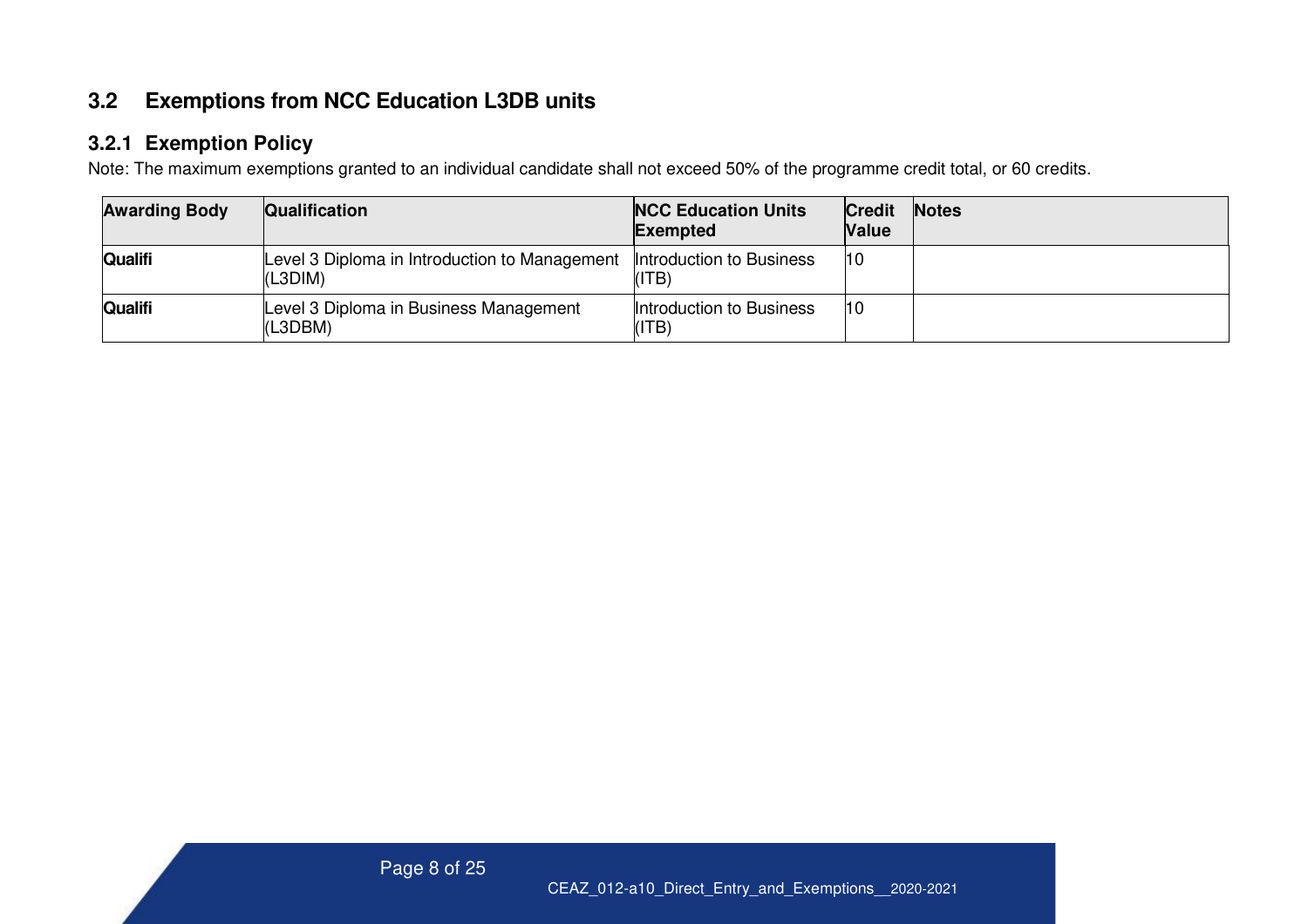# <span id="page-8-0"></span>**4 NCC EDUCATION LEVEL 4 DIPLOMA IN COMPUTING (RQF) (L4DC) and NCC EDUCATION LEVEL 4 DIPLOMA IN COMPUTING WITH BUSINESS MANAGEMENT (RQF) (L4DBIT)**

#### <span id="page-8-1"></span>**4.1 Direct Entry onto NCC Education L4DC Qualification**

| Holders of the following qualifications may directly enter the  |                                                                                             |  |  |  |  |
|-----------------------------------------------------------------|---------------------------------------------------------------------------------------------|--|--|--|--|
| <b>NCC Education Level 4 Diploma in Computing</b>               |                                                                                             |  |  |  |  |
| <b>Awarding Body/Organisation</b>                               | <b>Title of Qualification</b>                                                               |  |  |  |  |
| <b>Association of Computer</b><br><b>Professionals (ACP)</b>    | Certificate in Information Technology and<br>Programming                                    |  |  |  |  |
| <b>Aptech Computer Education</b>                                | Diploma in Computer Applications                                                            |  |  |  |  |
|                                                                 | Diploma in Management Information Systems                                                   |  |  |  |  |
| <b>British Computer Society (BCS)</b>                           | Certificate in IT                                                                           |  |  |  |  |
| <b>City and Guilds</b>                                          | evel 3 Diploma In ICT Professional Competence                                               |  |  |  |  |
|                                                                 | evel 3 Diploma In ICT Systems and Principles for IT<br>Professionals                        |  |  |  |  |
| <b>Education Development</b><br>International (EDI)             | CCI <sup>1</sup> International Qualifications: Level 3 Certificate<br>in eCommerce          |  |  |  |  |
|                                                                 | <b>CCI International Qualifications: Level 3 Certificate</b><br>in Practical ICT Skills     |  |  |  |  |
|                                                                 | Level 3 Diploma In ICT Professional Competence<br>(PROCOM)                                  |  |  |  |  |
| Institute for the Management of<br>Information Systems (IMIS)   | <b>Foundation Diploma</b>                                                                   |  |  |  |  |
| <b>Malta College of Arts, Science</b><br>and Technology (MCAST) | MCAST-BTEC Diploma in IT (Level 3)                                                          |  |  |  |  |
| <b>Oxford Cambridge and RSA</b><br><b>Examinations (OCR)</b>    | Level 3 Diploma In ICT Professional Competence<br>(PROCOM)                                  |  |  |  |  |
| <b>Pearson International Limited</b>                            | Level 3 Diploma In ICT Professional Competence                                              |  |  |  |  |
| (Edexcel)                                                       | <b>BTEC Level 3 Diploma in Communication Technology</b><br><b>Skills</b>                    |  |  |  |  |
|                                                                 | <b>BTEC Level 3 Diploma in ICT Systems and Principles</b>                                   |  |  |  |  |
|                                                                 | <b>BTEC Level 3 Diploma in IT</b>                                                           |  |  |  |  |
|                                                                 | <b>BTEC Level 3 Diploma in Professional Competence</b><br>for IT and Telecoms Professionals |  |  |  |  |
|                                                                 |                                                                                             |  |  |  |  |

Other Computing awards listed on the Regulated Qualifications Framework (RQF) in England which amount to 120 credits at Level 3 or above will normally be considered as appropriate Direct Entry qualifications, subject to confirmation with NCC Education.

<sup>1</sup> Previously awarded by the London Chamber of Commerce International Examinations Board (LCCIEB)

Page 9 of 25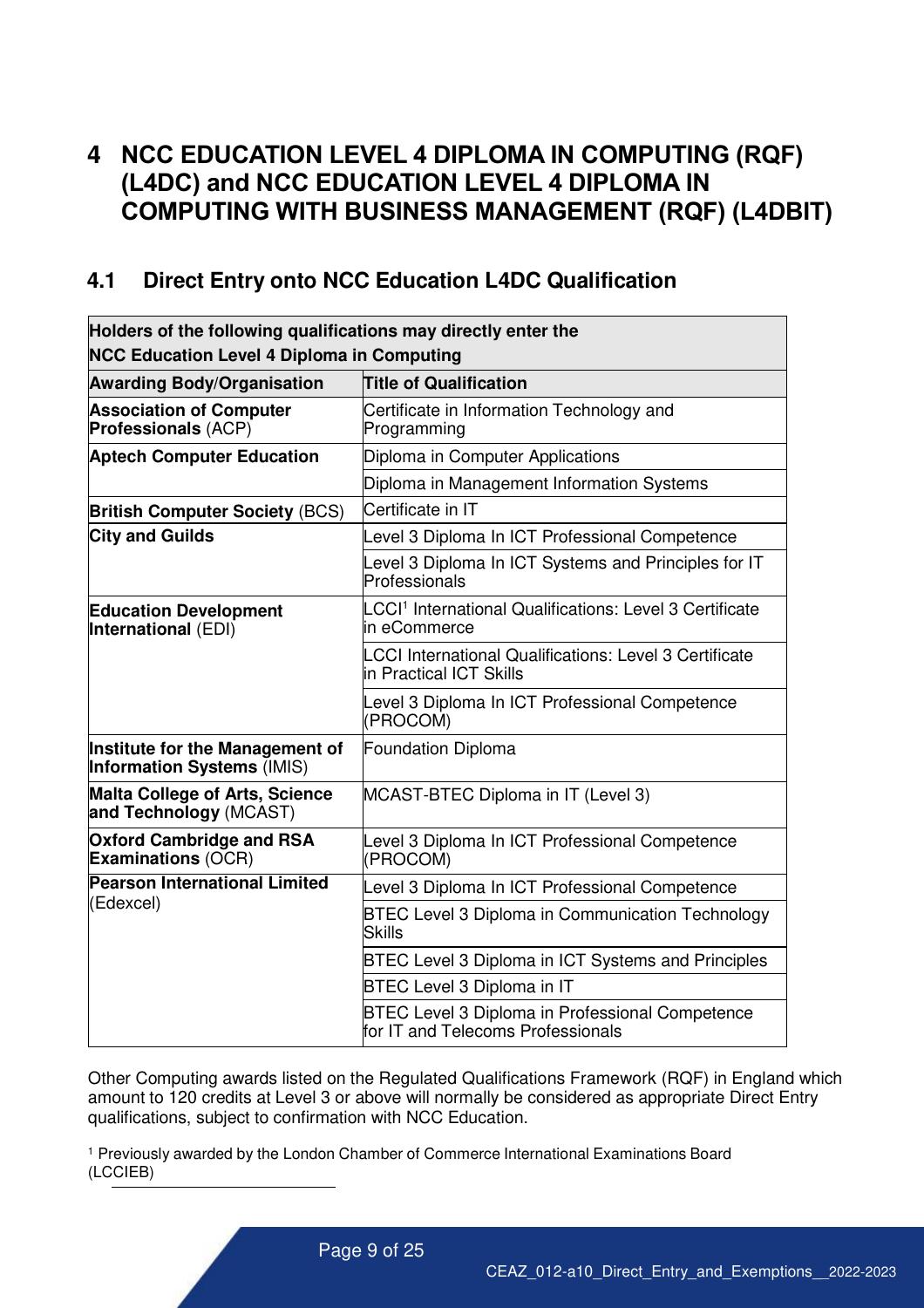#### <span id="page-9-0"></span>**4.2 Direct Entry onto NCC Education L4DCBM Qualification**

| Holders of the following qualifications may directly enter the<br>NCC Education Level 4 Diploma in Computing with Business Management |                                                                                                    |  |  |
|---------------------------------------------------------------------------------------------------------------------------------------|----------------------------------------------------------------------------------------------------|--|--|
| <b>Awarding Body/Organisation</b><br><b>Title of Qualification</b>                                                                    |                                                                                                    |  |  |
| <b>Association of Business</b><br><b>Executives (ABE)</b>                                                                             | Level 4 Diploma in Business Management                                                             |  |  |
| <b>Aptech Computer Education</b>                                                                                                      | Diploma in Management Information Systems                                                          |  |  |
| <b>Aptech Computer Education</b>                                                                                                      | Advanced Diploma in Software Engineering (OV-6666<br>Route 2; OV- 6665)                            |  |  |
| <b>British Computer Society (BCS)</b>                                                                                                 | Certificate in IT                                                                                  |  |  |
| <b>City and Guilds</b>                                                                                                                | evel 3 Diploma In ICT Professional Competence                                                      |  |  |
|                                                                                                                                       | evel 3 Diploma In ICT Systems and Principles for<br><b>IT Professionals</b>                        |  |  |
| <b>Education Development</b><br>International (EDI)                                                                                   | LCCI International Qualifications: Level 3 Certificate in<br>eCommerce                             |  |  |
|                                                                                                                                       | LCCI International Qualifications: Level 3 Certificate in<br><b>Practical ICT Skills</b>           |  |  |
|                                                                                                                                       | Level 3 Diploma In ICT Professional Competence<br>(PROCOM)                                         |  |  |
| Institute for the Management of<br><b>Information Systems (IMIS)</b>                                                                  | <b>Foundation Diploma</b>                                                                          |  |  |
| Malta College of Arts, Science and<br>Technology (MCAST)                                                                              | MCAST-BTEC Diploma in IT (Level 3)                                                                 |  |  |
| <b>Oxford Cambridge and RSA</b><br><b>Examinations (OCR)</b>                                                                          | Level 3 Diploma In ICT Professional Competence<br>(PROCOM)                                         |  |  |
| <b>Pearson International Limited</b>                                                                                                  | Level 3 Diploma In ICT Professional Competence                                                     |  |  |
| (Edexcel)                                                                                                                             | <b>BTEC Level 3 Diploma in Communication</b><br>Technology Skills                                  |  |  |
|                                                                                                                                       | BTEC Level 3 Diploma in ICT Systems and<br>Principles                                              |  |  |
|                                                                                                                                       | <b>BTEC Level 3 Diploma in IT</b>                                                                  |  |  |
|                                                                                                                                       | <b>BTEC Level 3 Diploma in Professional Competence for</b><br><b>IT and Telecoms Professionals</b> |  |  |
| Sunway College, Ipoh Malaysia                                                                                                         | Having completed Year 3 of the Diploma in<br><b>Business Information Systems</b>                   |  |  |
| <b>University of Cambridge</b><br>International Examinations (CIE)                                                                    | Cambridge Pre-U Diploma in Business and<br>Management                                              |  |  |
|                                                                                                                                       |                                                                                                    |  |  |

Other Computing with Business Management/ Computing with Business Management awards listed on the Regulated Qualifications Framework (RQF) in England which amount to 120 credits at Level 3 or above will normally be considered as appropriate Direct Entry qualifications, subject to confirmation with NCC Education.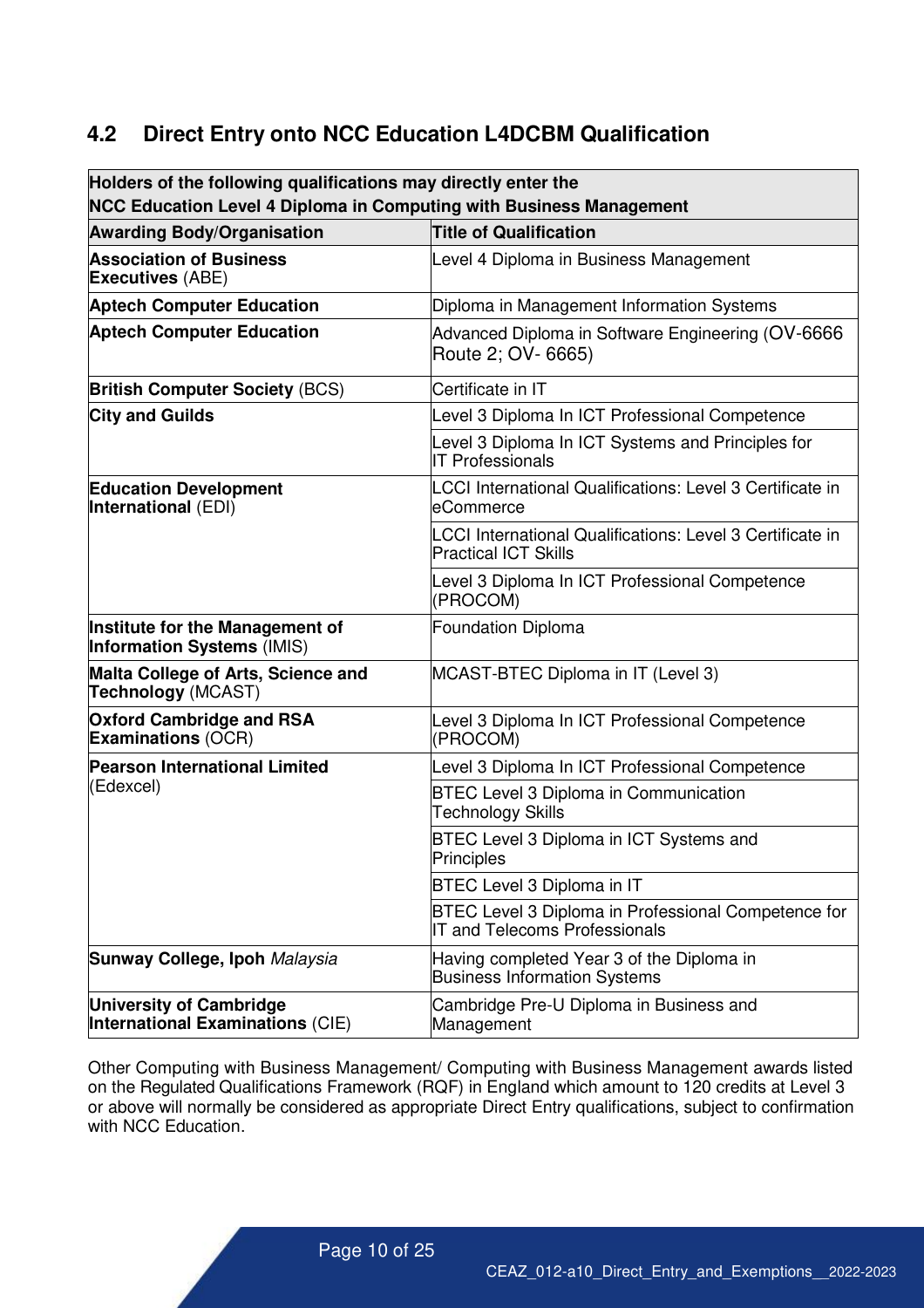# **4.3 Exemptions from NCC Education L4DC and L4DCBM Units**

#### **4.3.1 Exemption Policy**

Note: The maximum exemptions granted to an individual candidate shall not exceed 50% of the programme credit total, or 60 credits.

<span id="page-10-1"></span><span id="page-10-0"></span>

| <b>Awarding Body</b>                          | Qualification                                                                                                              | <b>NCC Education Units</b><br><b>Exempted</b>                                | <b>Credit</b><br><b>Value</b> | <b>Notes</b>       |
|-----------------------------------------------|----------------------------------------------------------------------------------------------------------------------------|------------------------------------------------------------------------------|-------------------------------|--------------------|
| <b>Berjaya TVET College</b><br><b>Diploma</b> | Diploma in Information Technology (DIT) - Computer Networks<br>Advanced Networking unit                                    |                                                                              | 15                            |                    |
| <b>Berjaya TVET College</b><br>Diploma        | Diploma in Information Technology (DIT) - eBusinesss<br>le-Business unit                                                   |                                                                              | 15                            |                    |
| <b>Berjaya TVET College</b><br><b>Diploma</b> | Diploma in Information Technology (DIT) -<br>Management Theories and Practices unit                                        | Essentials of Management 15                                                  |                               |                    |
| <b>Berjaya TVET College</b><br><b>Diploma</b> | Diploma in Information Technology (DIT) - Understanding Business<br>Business Digital Literacy and Management Organisations |                                                                              | 15                            |                    |
| <b>KBTC College, Myanmar</b>                  | evel 4 Diploma in Programming -<br>Database Management System                                                              | Databases                                                                    | 15                            | Approved June 2021 |
| <b>KBTC College, Myanmar</b>                  | evel 4 Diploma in Programming -<br><b>Computer Systems</b>                                                                 | <b>Computer Systems</b>                                                      | 15                            | Approved June 2021 |
| <b>KBTC College, Myanmar</b>                  | evel 4 Diploma in Programming -<br>C# Programming                                                                          | Designing and Developing<br><b>Object Orientated</b><br>Computer Programming | 15                            | Approved June 2021 |
| <b>KBTC College, Myanmar</b>                  | Level 4 Diploma in Programming - Web<br>Design and Development Fundamentals                                                | Designing and Developing<br><b>Websites</b>                                  | 15                            | Approved June 2021 |
|                                               | <b>KBTC College, Myanmar</b> Level 4 Diploma in Network Engineering -<br><b>Computer Systems</b>                           | Computer Systems                                                             | 15                            | Approved June 2021 |

Page 11 of 42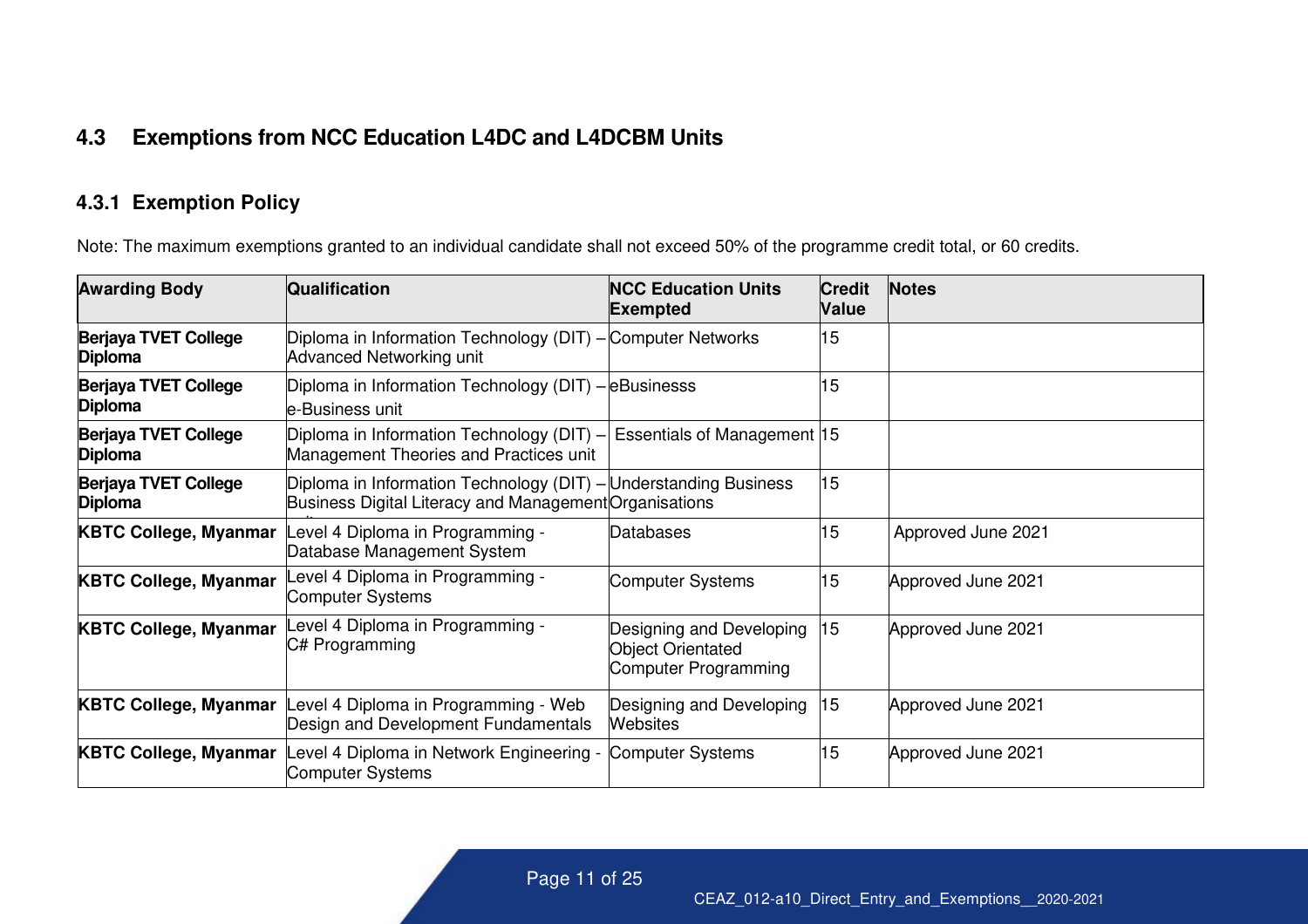| <b>KBTC College, Myanmar</b>                            | -evel 4 Diploma in Network Engineering -<br>Network Engineering & Internetworking<br><b>Technologies</b>                                          | <b>Computer Networks</b>                  | 15 | Both KBTC's units (Network Engineering<br>& Internetworking Technologies) need to<br>be passed for exemption of NCC<br>Education's Computer Networks Unit.<br>Approved June 2021                                       |
|---------------------------------------------------------|---------------------------------------------------------------------------------------------------------------------------------------------------|-------------------------------------------|----|------------------------------------------------------------------------------------------------------------------------------------------------------------------------------------------------------------------------|
| <b>KBTC College, Myanmar</b>                            | evel 4 Diploma in Web and Mobile<br>Application Development - Database and<br><b>Backend Development</b>                                          | Databases                                 | 15 | Approved June 2021                                                                                                                                                                                                     |
| <b>KBTC College, Myanmar</b>                            | evel 4 Diploma in Web and Mobile<br><b>Application Development - Web</b><br>Development Technologies & Web Design<br>and Frontend Web Development | Designing and Developing<br>a Website.    | 15 | Both KBTC's units (Web Development<br>Technologies & Web Design and<br>Frontend Web Development) need to be<br>passed for exemption of NCC<br>Education's Designing and Developing a<br>Website.<br>Approved June 2021 |
| <b>KBTC College, Myanmar</b>                            | Level 4 Diploma in Network and Cyber<br>Security Network Engineering &<br>Internetworking Technologies                                            | <b>Computer Networks</b>                  | 15 | Both KBTC's units (Network Engineering<br>& Internetworking Technologies) need to<br>be passed for exemption of NCC<br>Education's Computer Networks Unit.<br>Approved June 2021                                       |
| <b>KBTC College, Myanmar</b>                            | Level 4 Diploma in Software Engineering<br>Software Engineering & Data Structure<br>and Algorithms                                                | Software Development<br><b>Techniques</b> | 15 | Both KBTC's units (Software Engineering<br>& Data Structure and Algorithms) need to<br>be passed for exemption of NCC<br><b>Education's Software Development</b><br>Techniques Unit.<br>Approved June 2021             |
| Knowledge Management &<br><b>Dedication Company Ltd</b> | Advanced Diploma in Computing (Software<br>Development) Year 1                                                                                    | <b>Computer Systems</b>                   | 15 |                                                                                                                                                                                                                        |
| Knowledge Management &<br><b>Dedication Company Ltd</b> | Advanced Diploma in Computing (Software<br>Development) Year 1                                                                                    | Software Development<br><b>Techniques</b> | 15 |                                                                                                                                                                                                                        |

Page 12 of 42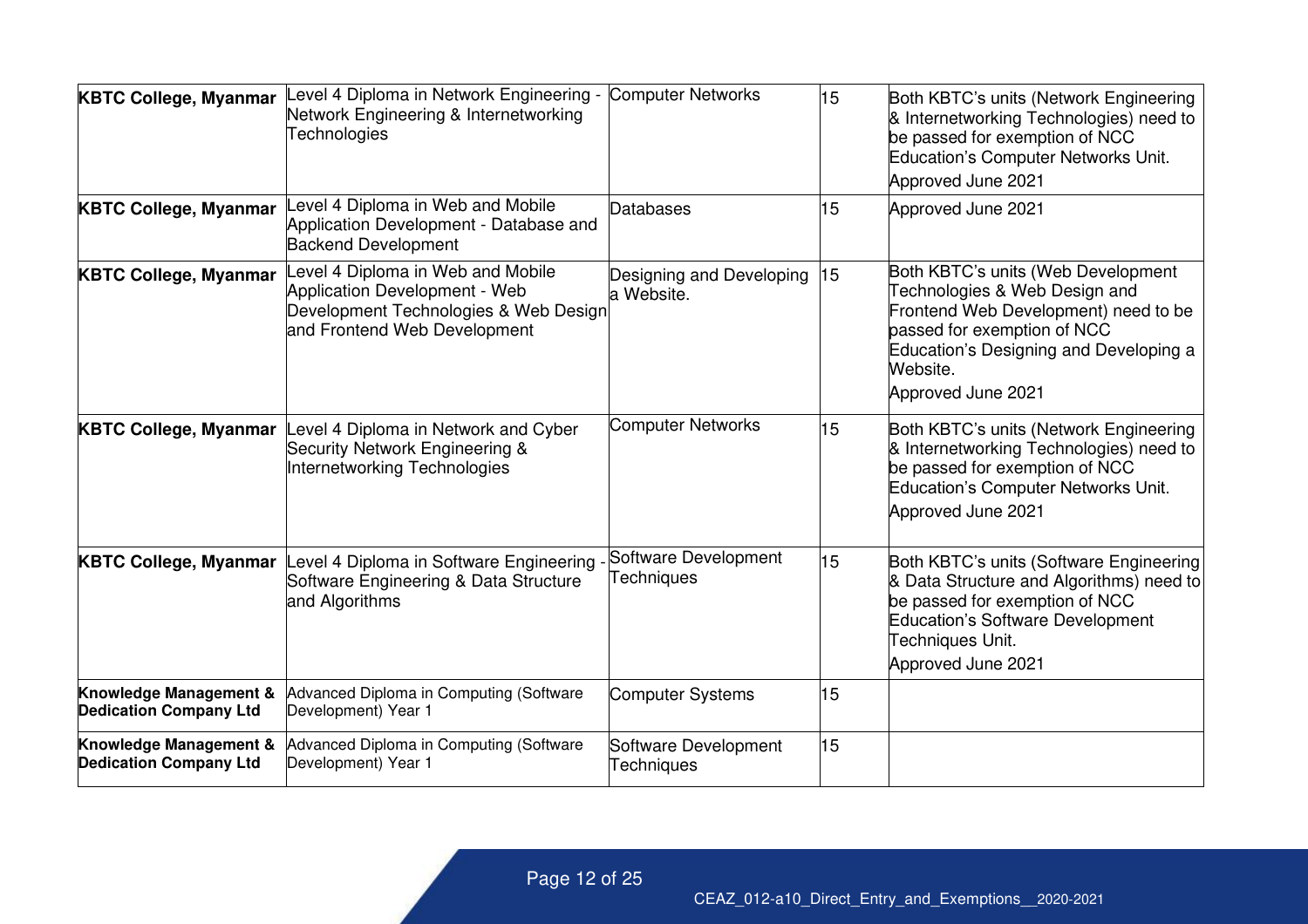| Knowledge Management &<br><b>Dedication Company Ltd</b> | Advanced Diploma in Computing (Software<br>Development) Year 1      | Databases                                                                      | 15              |  |
|---------------------------------------------------------|---------------------------------------------------------------------|--------------------------------------------------------------------------------|-----------------|--|
| <b>NCC Education LTD</b>                                | evel 4 Diploma in Computing (L4DC)                                  | Designing and Developing<br>a Website (DDW)                                    | 15              |  |
| <b>Qualifi</b>                                          | Level 4 Diploma in IT Networking (L4DN)                             | Computer Networks (CN)                                                         | 15              |  |
| <b>Qualifi</b>                                          | evel 4 Diploma in IT Networking (L4DN)                              | Computer Systems (CSYS)  15                                                    |                 |  |
| <b>Qualifi</b>                                          | evel 4 Diploma in IT Networking (L4DN).                             | Databases (DB)                                                                 | 15              |  |
| <b>Qualifi</b>                                          | Level 4 Diploma in IT Web Design (L4DW) Computer Systems (CSYS)  15 |                                                                                |                 |  |
| <b>Qualifi</b>                                          | evel 4 Diploma in IT Web Design (L4DW) Databases (DB)               |                                                                                | 15              |  |
| <b>Qualifi</b>                                          | Level 4 Diploma in IT Web Design (L4DW) Designing and Developing    | a Website (DDW)                                                                | 15              |  |
| <b>Qualifi</b>                                          | Level 4 Diploma in eCommerce (L4DE)                                 | Computer Systems (CSYS)  15                                                    |                 |  |
| <b>Qualifi</b>                                          | Level 4 Diploma in eCommerce (L4DE)                                 | Databases (DB)                                                                 | 15 <sub>1</sub> |  |
| <b>Qualifi</b>                                          | Level 4 Diploma in eCommerce (L4DE)                                 | Designing and Developing<br>an Object-oriented<br>Computer Program<br>(DDOOCP) | 15              |  |

Page 13 of 42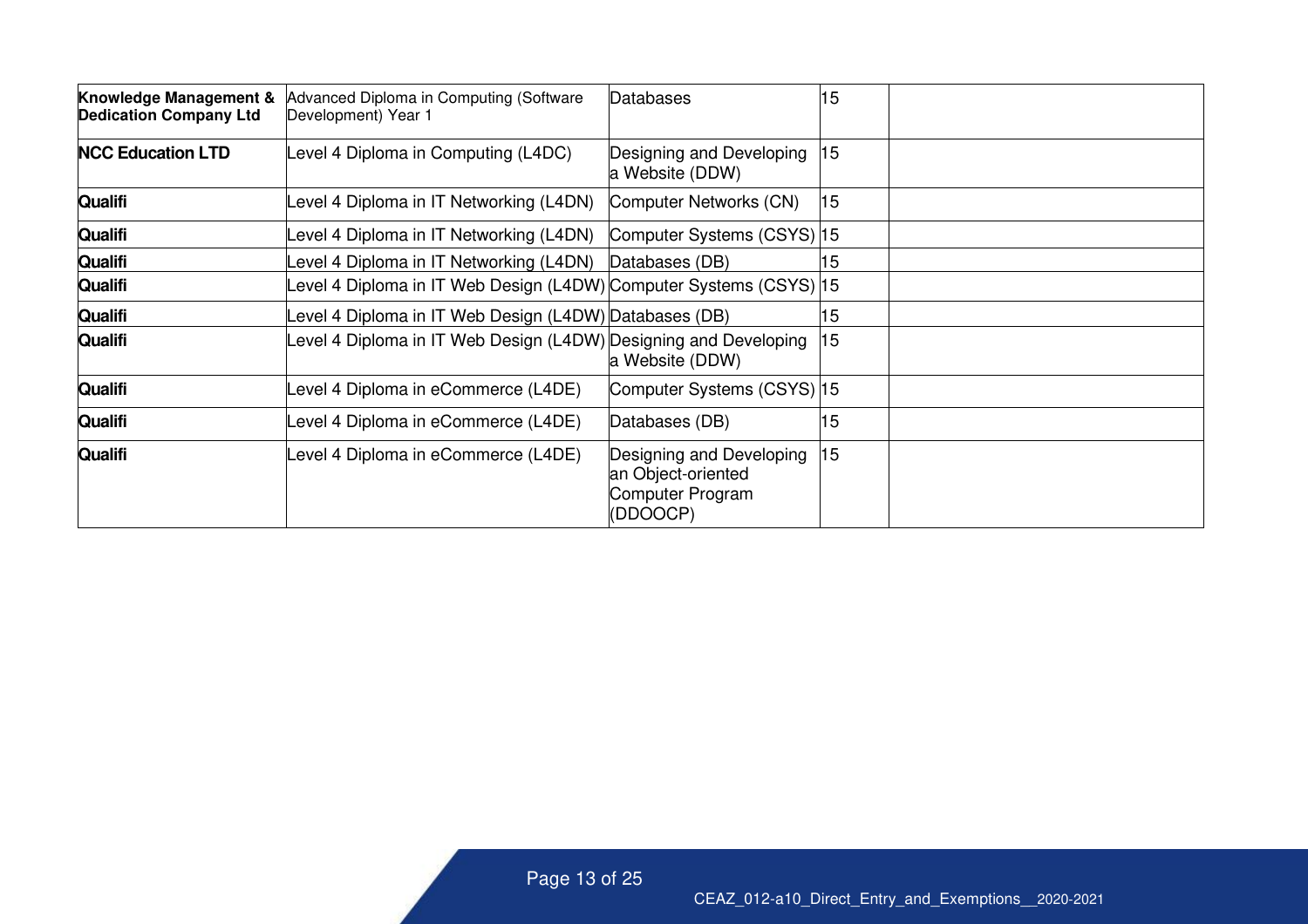#### **4.3.2 L4DCBM: Note on units shared with the Level 4 Diploma in Business**

The following units from the Level 4 Diploma in Computing with Business Management are shared with the existing Level 4 Diploma in Business:

- Essentials of Management
- eBusiness
- Understanding Business Organisations

<span id="page-13-0"></span>All published exemptions from these three units in any other award will also apply to these units on the Level 4 Diploma in Computing with Business Management. Candidates approaching the Level 4 Diploma in Computing with Business Management from a background in business, administration and management (rather than Computing/information technology) may be eligible for exemption from one or more of these units as detailed in Section 6 below.

Page 14 of 42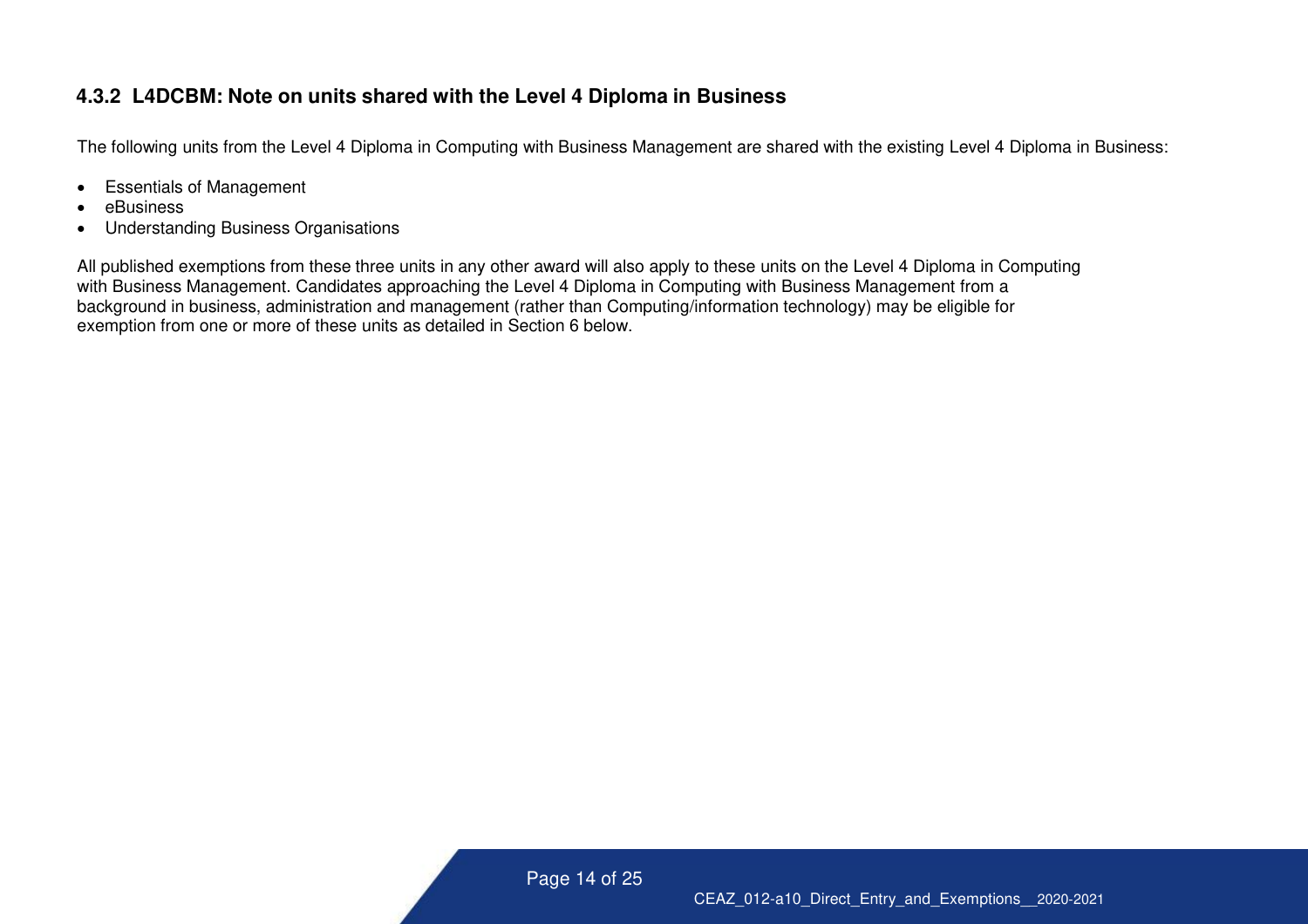## <span id="page-14-0"></span>**5 NCC EDUCATION LEVEL 5 DIPLOMA IN COMPUTING (RQF) (L5DC) and NCC EDUCATION LEVEL 5 DIPLOMA IN COMPUTING WITH BUSINESS MANAGEMENT (RQF) (L5DBIT)**

#### <span id="page-14-1"></span>**5.1 Direct Entry onto NCC Education L5DC Qualification**

| Holders of the following qualifications may directly enter the<br><b>NCC Education Level 5 Diploma in Computing</b> |                                                                                                                              |  |  |  |
|---------------------------------------------------------------------------------------------------------------------|------------------------------------------------------------------------------------------------------------------------------|--|--|--|
| <b>Awarding Body/Organisation</b>                                                                                   | <b>Title of Qualification</b>                                                                                                |  |  |  |
| <b>AIE</b>                                                                                                          | National Certificate: Information Technology (Systems<br>Development)                                                        |  |  |  |
| <b>Aptech</b>                                                                                                       | Higher Diploma in Software Engineering (HDSE)                                                                                |  |  |  |
| <b>Association of Business</b><br><b>Executives (ABE)</b>                                                           | Level 5 Diploma in Business Information Systems<br>(NQF)                                                                     |  |  |  |
|                                                                                                                     | Level 6 Advanced Diploma in Business Information<br>Systems (NQF)                                                            |  |  |  |
| <b>Association of Computer</b><br><b>Professionals (ACP)</b>                                                        | Advanced Diploma in Computer Science                                                                                         |  |  |  |
| <b>Bangladesh Technical</b><br><b>Education Board (BTEC)</b>                                                        | Diploma in Engineering (four years); accepted<br>pathways are "Computer Technology" or "Computer<br>Science and Technology". |  |  |  |
| <b>British Computer Society (BCS)</b>                                                                               | Diploma in IT                                                                                                                |  |  |  |
| <b>City and Guilds</b>                                                                                              | Level 4 Diploma in ICT Professional Competence<br>(PROCOM) (RQF)                                                             |  |  |  |
| <b>Informatics Academy</b>                                                                                          | International Diploma in Computing (IDIC)                                                                                    |  |  |  |
|                                                                                                                     | International Advanced Diploma in Computing<br>(IADIC)                                                                       |  |  |  |
|                                                                                                                     | International Advanced Diploma in Networking and<br>Communications (IADNC)                                                   |  |  |  |
| Institute for the Management of<br><b>Information Systems (IMIS)</b>                                                | Higher Diploma                                                                                                               |  |  |  |
| Malta College of Arts, Science and<br>Technology (MCAST)                                                            | MCAST-BTEC Extended Diploma in IT (Level 4) (any<br>pathway)                                                                 |  |  |  |
| <b>Management Development</b><br>Institute of Singapore (MDIS)                                                      | Diploma in Information Technology (Edith Cowan<br>University)                                                                |  |  |  |
| <b>MIS Technologies Centre</b><br>Singapore                                                                         | Advanced Diploma in Information Technology                                                                                   |  |  |  |
| <b>Nanyang Polytechnic</b><br>Singapore                                                                             | Year 1 and Year 2 of Diploma in Information<br>Technology                                                                    |  |  |  |

Page 15 of 25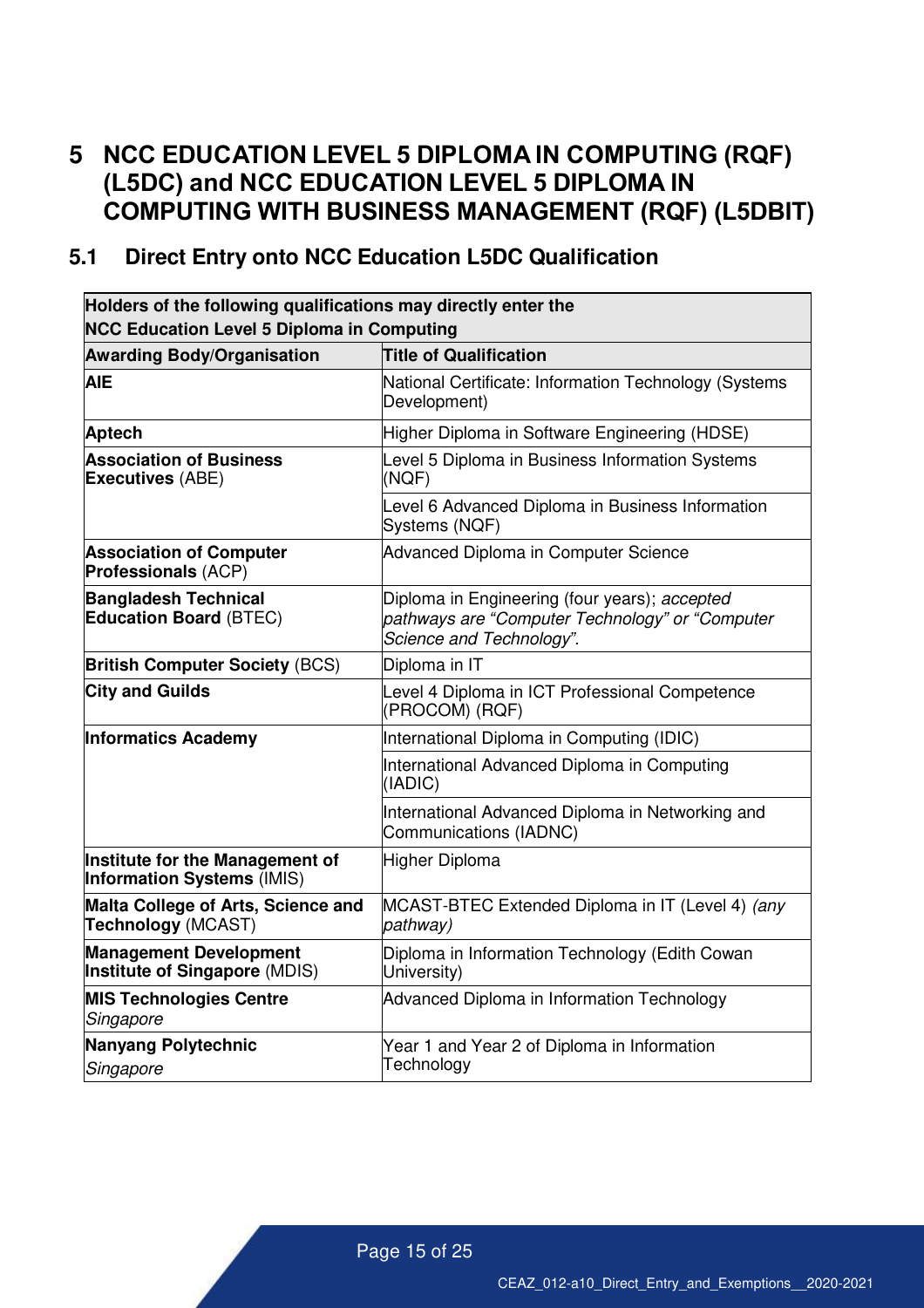| Olympia College - Raffles Education<br>Group                          | Diploma in Information Technology                                                                       |
|-----------------------------------------------------------------------|---------------------------------------------------------------------------------------------------------|
| Pearson (Edexcel)                                                     | BTEC Level 4 Diploma in Professional Competence for<br>IT and Telecoms Professionals (RQF)              |
|                                                                       | BTEC Level 4 HNC Diploma in Computing and<br>Systems Development (RQF)                                  |
|                                                                       | Higher National Diploma in Computing or Computer<br>Studies (NQF)                                       |
| <b>Perth Institute of Business and</b><br><b>Technology</b> Australia | Diploma of Computing and Information Technology<br>(Edith Cowan University)                             |
| <b>Systematic Education Group</b><br>(SEGi) <i>Malaysia</i>           | Higher Diploma in Computer Studies (SHDCS)                                                              |
| <b>Singapore Polytechnic</b>                                          | Year 1 of Diploma in Business Information<br>Technology                                                 |
|                                                                       | Accepted Pathways: Bio-informatics; Information<br>Systems; Mobile Applications Development; Networking |
| <b>Scottish Qualification Authority</b>                               | Higher National Diploma in one of the Computing-<br>related areas (see SQA website for details)         |
| <b>Temasek Polytechnic</b><br>Singapore                               | Year 1 Diploma in Internet Computing plus Year 2<br>Diploma in Internet Computing                       |
| <b>TMC Educational Group</b>                                          | Diploma in Information Systems                                                                          |
| Singapore                                                             | Higher Diploma in Information Systems                                                                   |

Other Computing awards listed on the Regulated Qualifications Framework (RQF) in England which amount to 120 credits at Level 4 or above will normally be considered as appropriate Direct Entry qualifications, subject to confirmation with NCC Education.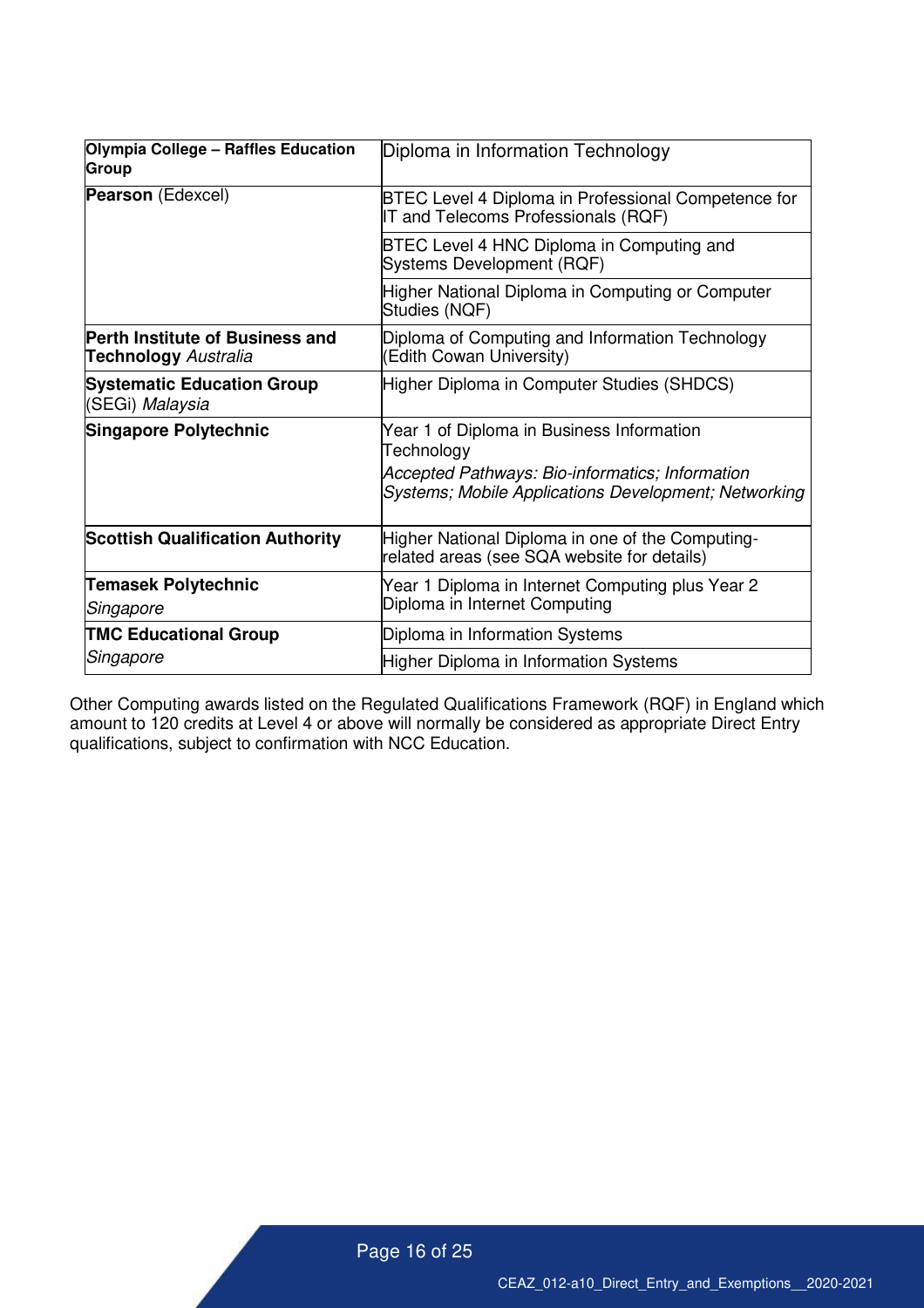# <span id="page-16-0"></span>**5.2 Direct Entry onto NCC Education L5DCBM Qualification**

| Holders of the following qualifications may directly enter the<br><b>NCC Education Level 5 Diploma in Computing with Business Management</b> |                                                                                                                              |  |  |  |
|----------------------------------------------------------------------------------------------------------------------------------------------|------------------------------------------------------------------------------------------------------------------------------|--|--|--|
| <b>Awarding Body/Organisation</b>                                                                                                            | <b>Title of Qualification</b>                                                                                                |  |  |  |
| <b>Aptech</b>                                                                                                                                | Higher Diploma in Software Engineering (HDSE)                                                                                |  |  |  |
| <b>Association of Business</b><br><b>Executives (ABE)</b>                                                                                    | Level 5 Diploma in Business Information Systems<br>(NQF)                                                                     |  |  |  |
|                                                                                                                                              | Level 6 Advanced Diploma in Business Information<br>Systems (NQF)                                                            |  |  |  |
| <b>Bangladesh Technical</b><br><b>Education Board (BTEC)</b>                                                                                 | Diploma in Engineering (four years); accepted pathways<br>are "Computer Technology" or "Computer Science and<br>Technology". |  |  |  |
| <b>Berjaya TVET College</b>                                                                                                                  | Professional Diploma in Business Information Technology<br>(PDBIT)                                                           |  |  |  |
| <b>British Computer Society (BCS)</b>                                                                                                        | Diploma in IT                                                                                                                |  |  |  |
| <b>City and Guilds</b>                                                                                                                       | Level 4 Diploma in ICT Professional Competence<br>(PROCOM) (RQF)                                                             |  |  |  |
| <b>Informatics Academy</b>                                                                                                                   | International Diploma in Computing (IDIC)                                                                                    |  |  |  |
|                                                                                                                                              | International Advanced Diploma in Computing<br>(IADIC)                                                                       |  |  |  |
|                                                                                                                                              | International Advanced Diploma in Networking and<br>Communications (IADNC)                                                   |  |  |  |
| Institute for the Management of<br><b>Information Systems (IMIS)</b>                                                                         | Higher Diploma                                                                                                               |  |  |  |
| <b>Malta College of Arts, Science</b><br>and Technology (MCAST)                                                                              | MCAST-BTEC Extended Diploma in IT (Level 4) (any<br>pathway)                                                                 |  |  |  |
| <b>Management Development</b><br>Institute of Singapore (MDIS)                                                                               | Diploma in Information Technology (Edith Cowan<br>University)                                                                |  |  |  |
| <b>MIS Technologies Centre</b><br>Singapore                                                                                                  | Advanced Diploma in Information Technology                                                                                   |  |  |  |
| Nanyang Polytechnic<br>Singapore                                                                                                             | Year 1 and Year 2 of Diploma in Information<br>Technology                                                                    |  |  |  |
| Pearson (Edexcel)                                                                                                                            | BTEC Level 4 Diploma in Professional Competence for IT<br>and Telecoms Professionals (RQF)                                   |  |  |  |
|                                                                                                                                              | BTEC Level 4 HNC Diploma in Computing and<br>Systems Development (RQF)                                                       |  |  |  |
|                                                                                                                                              | Higher National Diploma in Computing or Computer<br>Studies (NQF)                                                            |  |  |  |

Page 17 of 25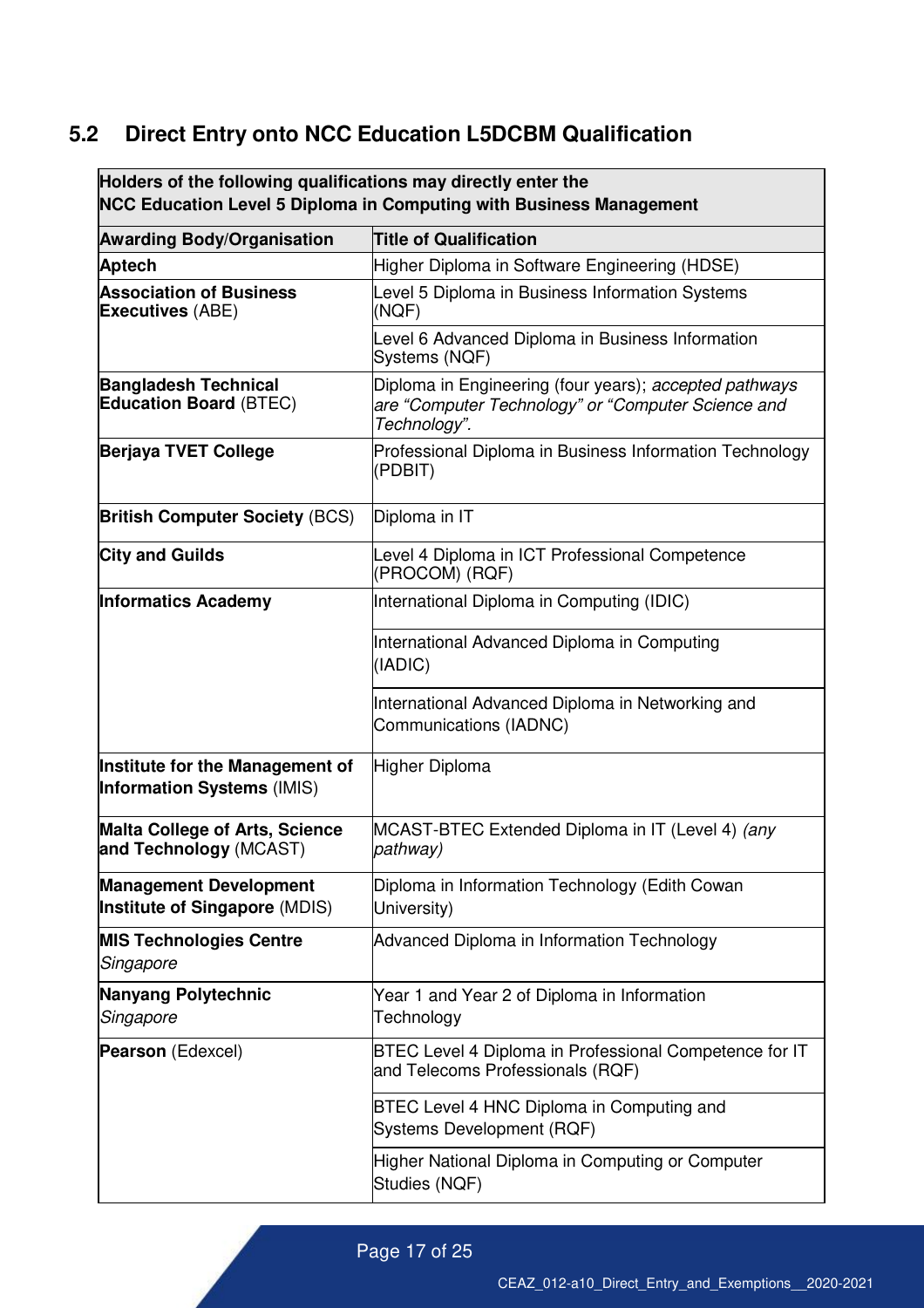| <b>Perth Institute of Business and</b><br><b>Technology</b> Australia | Diploma of Computing and Information Technology<br>(Edith Cowan University)                                                                                        |
|-----------------------------------------------------------------------|--------------------------------------------------------------------------------------------------------------------------------------------------------------------|
| <b>Systematic Education Group</b><br>(SEGi) Malaysia                  | Higher Diploma in Computer Studies (SHDCS)                                                                                                                         |
| Singapore Polytechnic                                                 | Year 1 of Diploma in Business Information<br>Technology<br>Accepted Pathways: Bio-informatics; Information Systems;<br>Mobile Applications Development; Networking |
| <b>Scottish Qualification Authority</b>                               | Higher National Diploma in one of the Computing-related<br>areas (see SQA website for details)                                                                     |
| <b>Temasek Polytechnic</b><br>Singapore                               | Year 1 Diploma in Internet Computing plus Year 2<br>Diploma in Internet Computing                                                                                  |
| <b>TMC Educational Group</b><br>Singapore                             | Diploma in Information Systems                                                                                                                                     |
|                                                                       | Higher Diploma in Information Systems                                                                                                                              |

Other Computing with Business Management awards listed on the Regulated Qualifications Framework (RQF) in England which amount to 120 credits at Level 4 or above will normally be considered as appropriate Direct Entry qualifications, subject to confirmation with NCC Education.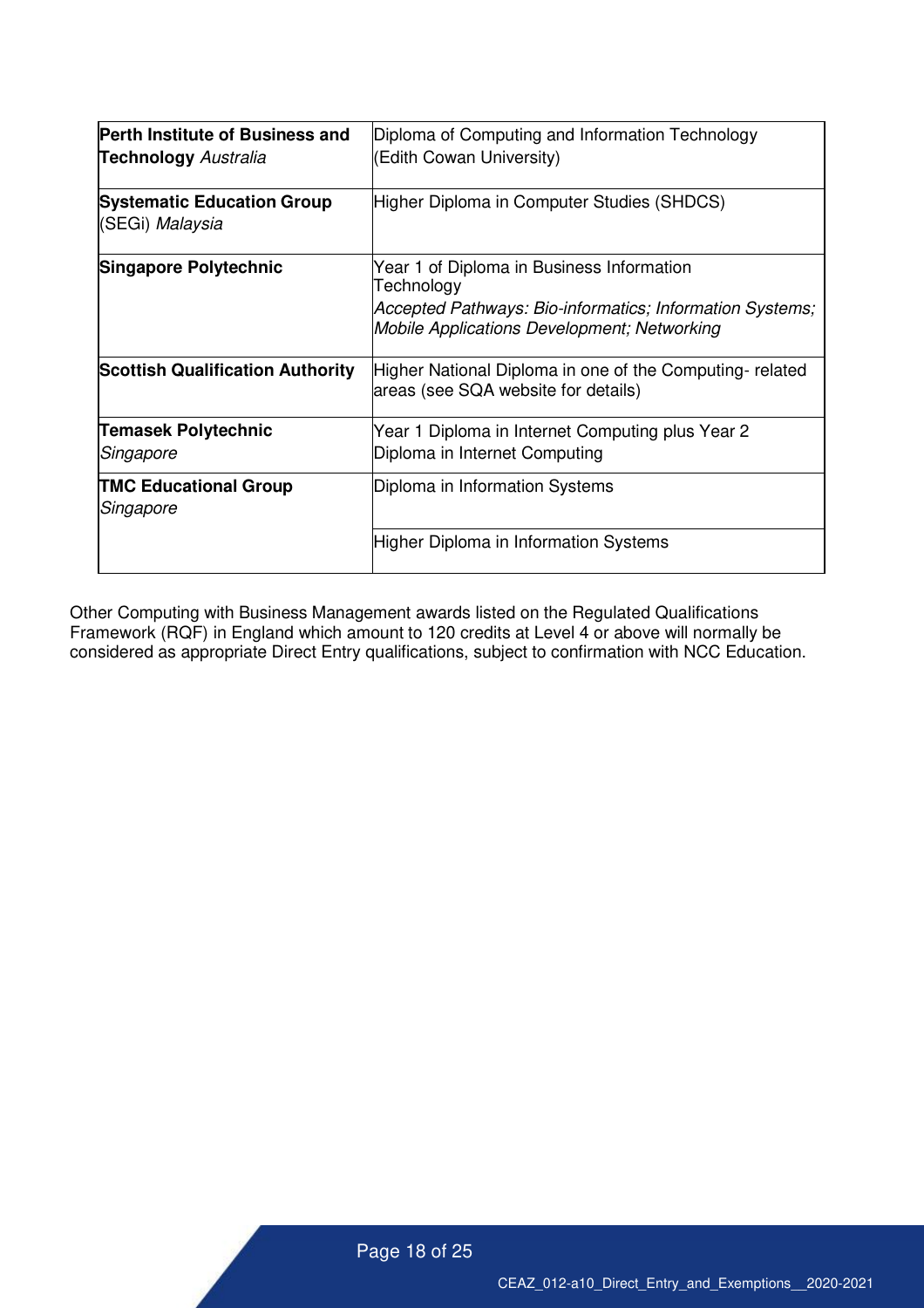#### **5.3 Exemptions from NCC Education L5DC and L5DCBM Units**

#### **5.3.1 Exemption Policy**

Note: The maximum exemptions granted to an individual candidate shall not exceed 50% of the programme credit total, or 60 credits.

<span id="page-18-1"></span><span id="page-18-0"></span>

| <b>Awarding Body</b>                                               | <b>Qualification</b>                                                                             | <b>NCC Education Units</b><br><b>Exempted</b> | <b>Credit Notes</b><br>Value |  |
|--------------------------------------------------------------------|--------------------------------------------------------------------------------------------------|-----------------------------------------------|------------------------------|--|
| <b>Unisoft</b>                                                     | Unisoft Associate Diploma in Web Design                                                          | Dynamic Websites (DWEB)  15/20                |                              |  |
| <b>Dedication Company Ltd</b>                                      | <b>Knowledge Management &amp; Advanced Diploma in Computing (Software</b><br>Development) Year 2 | Computing Project                             | 15/20                        |  |
| <b>Knowledge Management &amp;</b><br><b>Dedication Company Ltd</b> | Advanced Diploma in Computing (Software<br>Development) Year 2                                   | Database Design and<br>Development            | 15/20                        |  |
| <b>Knowledge Management &amp;</b><br><b>Dedication Company Ltd</b> | Advanced Diploma in Computing (Software<br>Development) Year 2                                   | Dynamic Websites                              | 15/20                        |  |

Page 19 of 25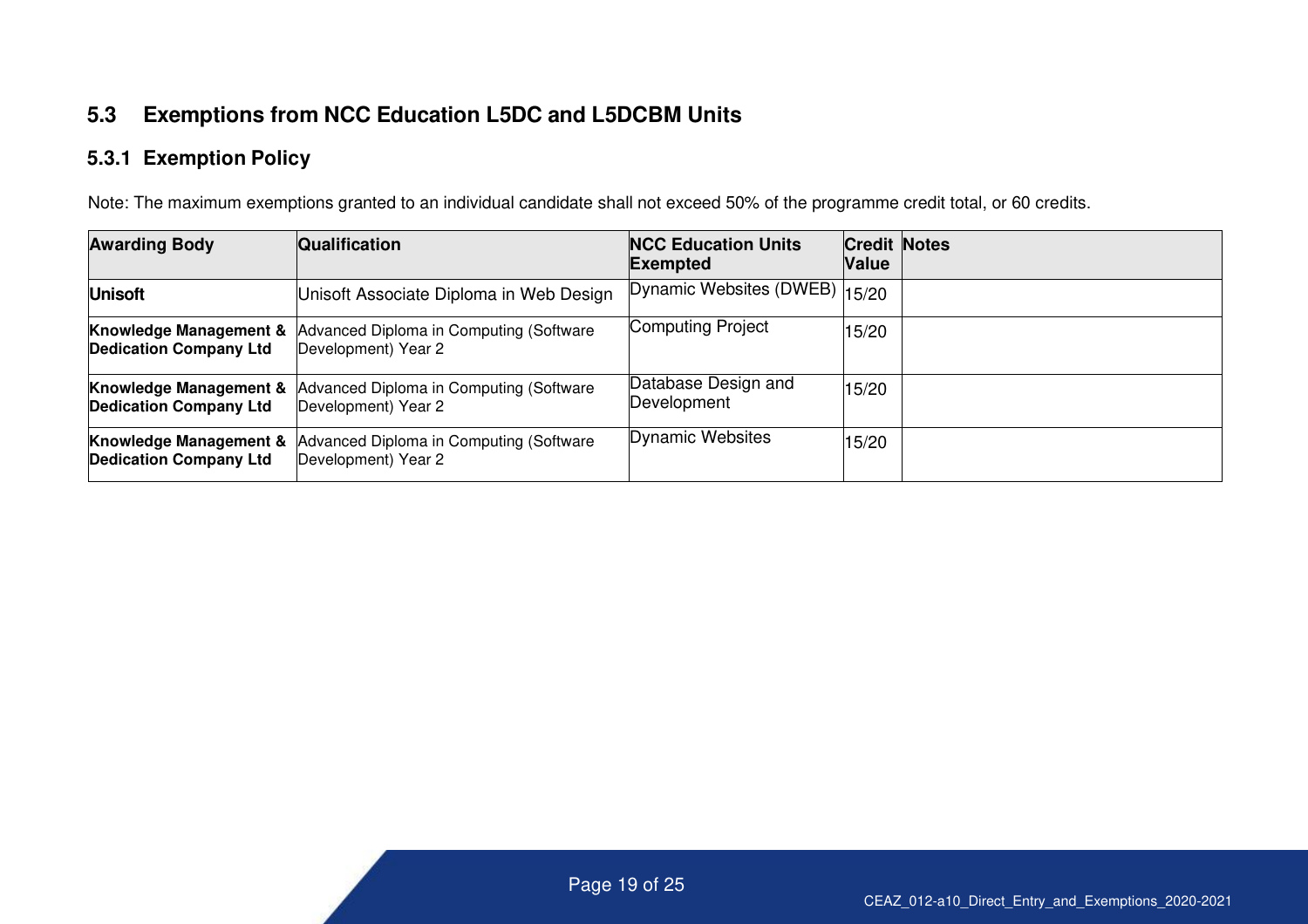#### **5.3.2 L4DBIT: Note on Units shared with the Level 5 Diploma in Business**

The following units from the Level 5 Diploma in Computing with Business Management are shared with the existing Level 5 (International) Diploma in Business:

- Principles of Business Operations
- Information Systems and Organisations

<span id="page-19-0"></span>All published exemptions from these three units in any other award will also apply to these units on the Level 5 Diploma in Computing with Business Management. Candidates approaching the Level 5 Diploma in Computing with Business Management from a background in business, administration and management (rather than information technology) may be eligible for exemption from one or more of these units as detailed in Section 7 below.

Page 20 of 25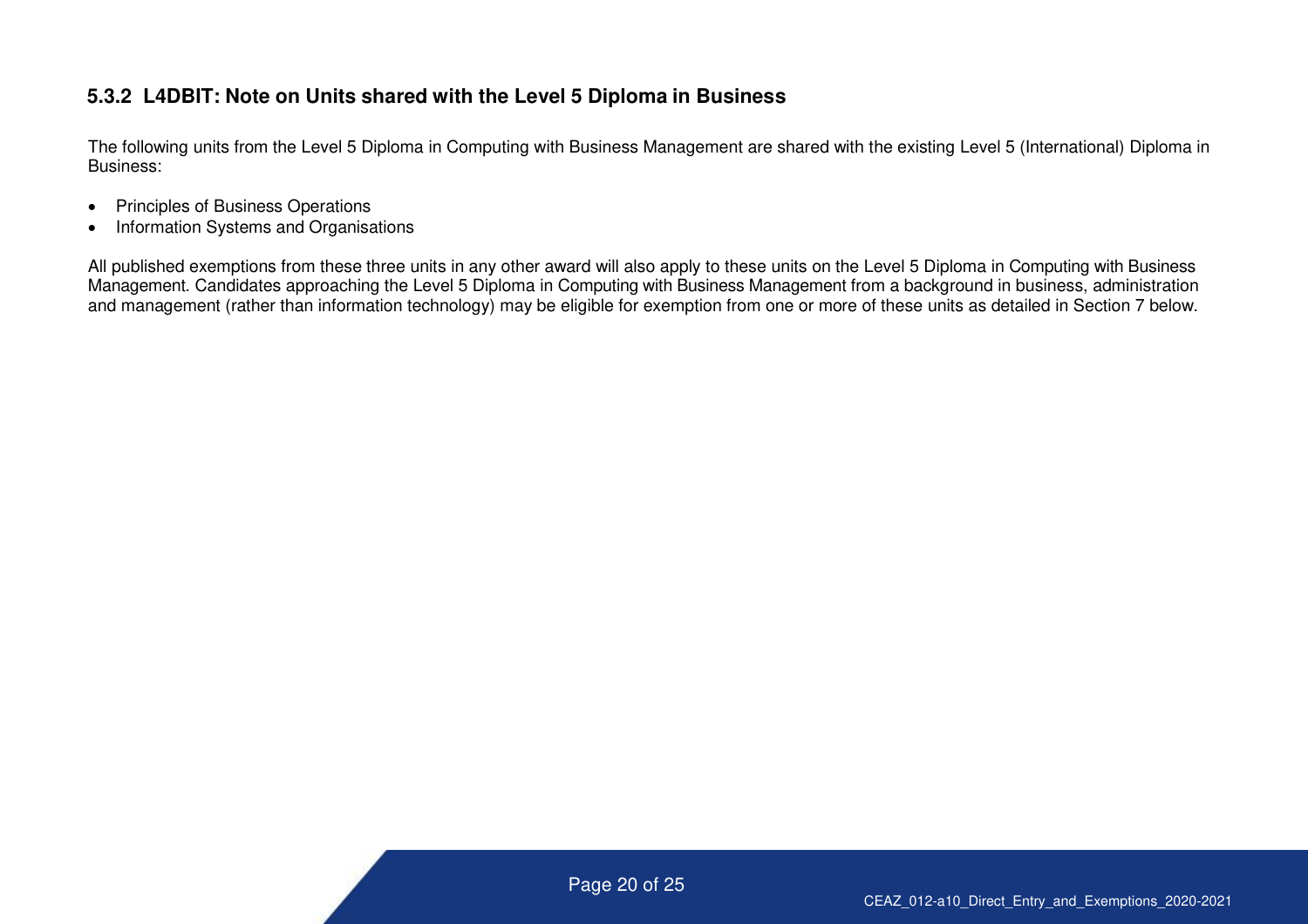# <span id="page-20-0"></span>**6 LEVEL 6 BSC (HONS) BUSINESS COMPUTING AND INFORMATION SYSTEMS**

#### <span id="page-20-1"></span>**6.1 Direct Entry onto Level 6 BSC (Hons) Business Computing and Information Systems**

| Holders of the following qualifications may directly enter the<br>Level 6 BSC (Hons) Business Computing and Information Systems |                                                       |  |  |  |
|---------------------------------------------------------------------------------------------------------------------------------|-------------------------------------------------------|--|--|--|
| <b>Title of Qualification</b><br><b>Awarding Body/Organisation</b>                                                              |                                                       |  |  |  |
| <b>NCC Education</b>                                                                                                            | L5 Diploma in Computing                               |  |  |  |
| Pearson*                                                                                                                        | <b>BTEC HND in Computing</b>                          |  |  |  |
| <b>ATHE</b>                                                                                                                     | Level 5 in Computing                                  |  |  |  |
| <b>OBS</b>                                                                                                                      | Level 5 Diploma in Computing                          |  |  |  |
| Informatics                                                                                                                     | International Advanced Diploma in Computing           |  |  |  |
| ABMA**                                                                                                                          | Computing and Information Systems                     |  |  |  |
| Pearson                                                                                                                         | HND Computing and Systems Development<br>(Networking) |  |  |  |
| Informatics***                                                                                                                  | Diploma in IT and Advanced Diploma in IT              |  |  |  |

\* This entry pathway is based on students studying optional units that focus on the areas of computing covered in the NCC Education Level 5 Diploma in Computing. These areas are programming, databases, networking and web design and can be found in such units as: Unit 13; Unit 14; Unit 15; Unit 17; Unit 19; Unit 24; Unit 27; Unit 33; Unit 35; Unit 41; Unit 43 and Unit 46 (NB. Students don't have to study all of these).

\*\* This entry pathway is based on students also completing the NCC Education Level 5 Network Security and Cryptography unit.

\*\*\* This entry pathway is based on students completing both Diploma in IT and Advanced Diploma in IT.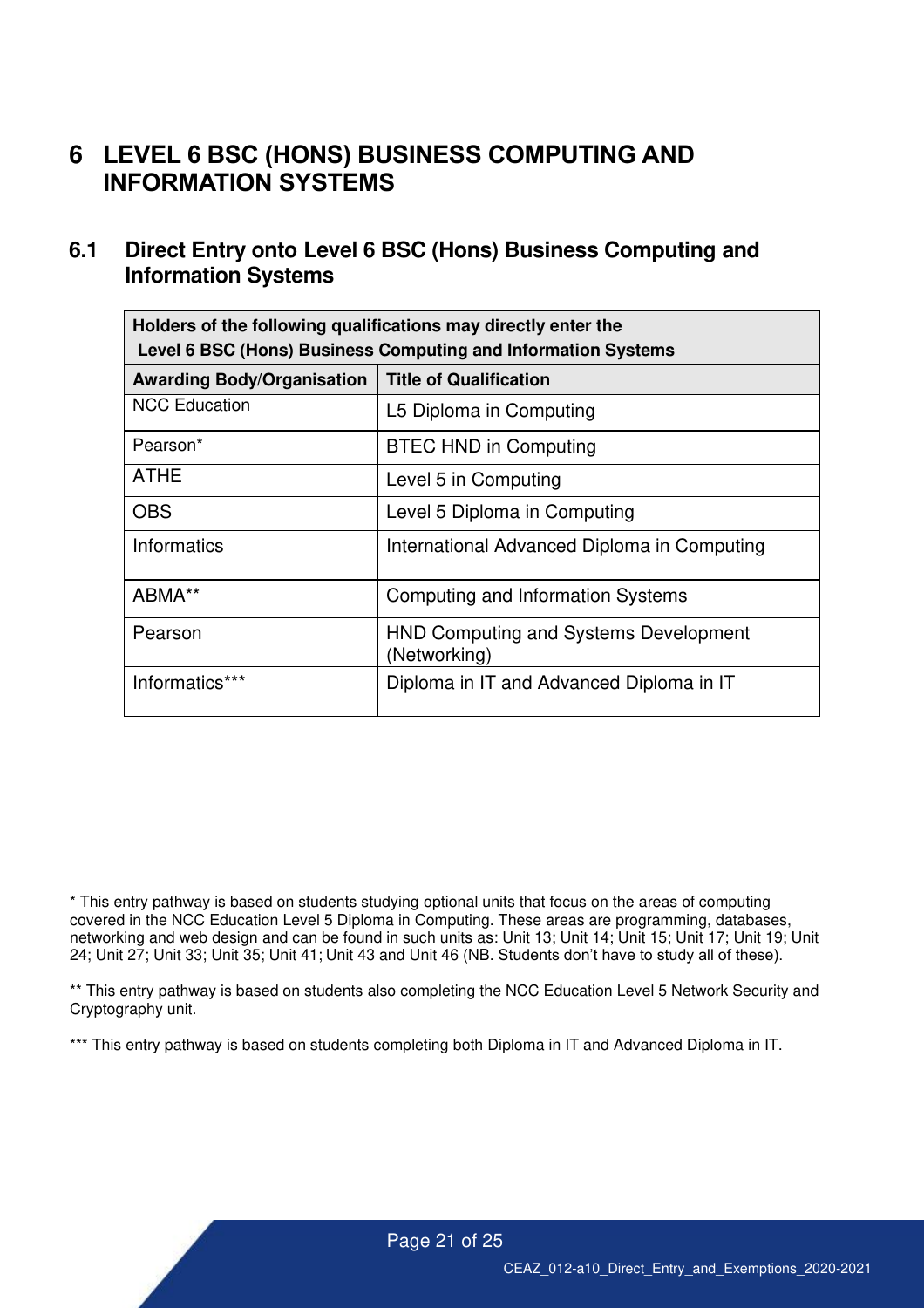# <span id="page-21-0"></span>**7 LEVEL 6 BSc (Hons) Cyber Security & Networking**

# **7.1 Direct Entry onto Level 6 BSC (Hons) Cyber Security & Networking**

| Holders of the following qualifications may directly enter the<br>Level 6 BSC (Hons) Cyber Security & Networking |                                               |  |  |  |
|------------------------------------------------------------------------------------------------------------------|-----------------------------------------------|--|--|--|
| <b>Title of Qualification</b><br><b>Awarding Body/Organisation</b>                                               |                                               |  |  |  |
| <b>NCC Education</b>                                                                                             | L5 Diploma in Computing (with Cyber Security) |  |  |  |
| Pearson                                                                                                          | BTEC L5 HND in Computing                      |  |  |  |
| Qualifi<br>Level 4 and Level 5 Diplomas in Cybersecurity                                                         |                                               |  |  |  |
| <b>ATHE</b>                                                                                                      | Level 4 and Level 5 Diploma in Computing      |  |  |  |
| SQA*                                                                                                             | Advanced Diploma in Computing: Networking     |  |  |  |
| SQA*                                                                                                             | <b>HND Cyber Security</b>                     |  |  |  |

\* This entry pathway is based on students studying optional Database units

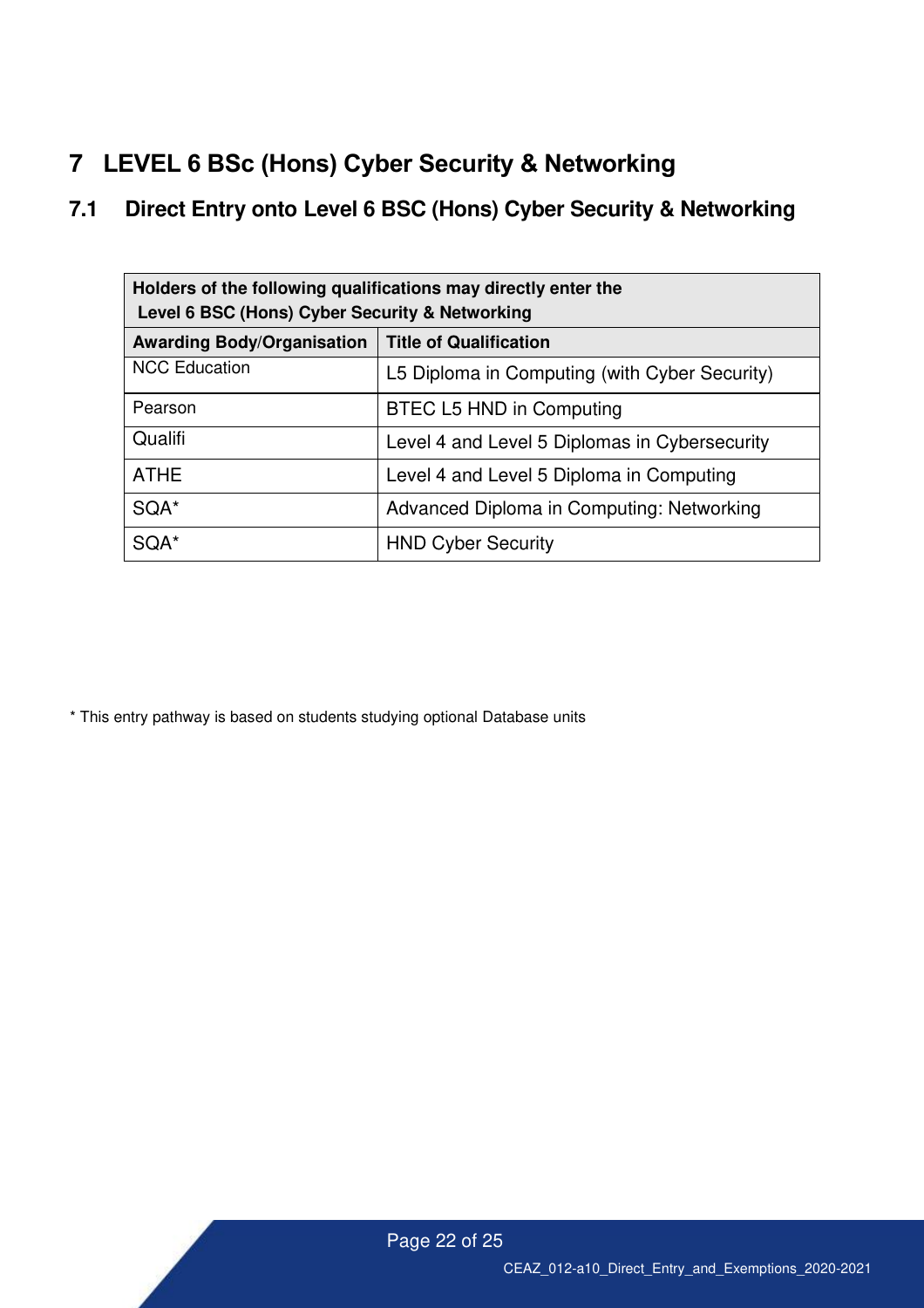# **8 NCC EDUCATION LEVEL 4 DIPLOMA IN BUSINESS (RQF) (L4DB)**

# <span id="page-22-0"></span>**8.1 Direct Entry onto NCC Education L4DB Qualification**

| Holders of the following qualifications may directly enter the<br>NCC Education Level 4 Diploma in Business (L4DB). |                                                                           |  |  |  |
|---------------------------------------------------------------------------------------------------------------------|---------------------------------------------------------------------------|--|--|--|
| <b>Title of Qualification</b><br><b>Awarding Body/Organisation</b>                                                  |                                                                           |  |  |  |
| <b>ABE</b> (The Association of Business<br>Executives)                                                              | Certificate in Business Management                                        |  |  |  |
| <b>Boston Business Management School</b>                                                                            | Certificate in Business Management                                        |  |  |  |
| <b>Cambridge Diploma</b>                                                                                            | Diploma in Business                                                       |  |  |  |
|                                                                                                                     | Diploma in ICT                                                            |  |  |  |
| <b>IMIS</b> (Institute for the Management of<br>Information Systems)                                                | <b>Foundation Diploma</b>                                                 |  |  |  |
| <b>LCCIEB</b> (London Chamber of Commerce<br>and Industry Examinations Board)                                       | Any Level 3 Group Diploma                                                 |  |  |  |
| <b>New Zealand Qualifications Authority-</b><br>authorised awarding bodies                                          | Have completed partially the New<br>Zealand Diploma in Business           |  |  |  |
| <b>Pearson International Limited (Edexcel)</b>                                                                      | <b>BTEC Level 3 Nationals in Business</b>                                 |  |  |  |
| <b>Sunway College, Ipoh</b>                                                                                         | Have Completed Year 3 of Diploma in<br><b>Business Information System</b> |  |  |  |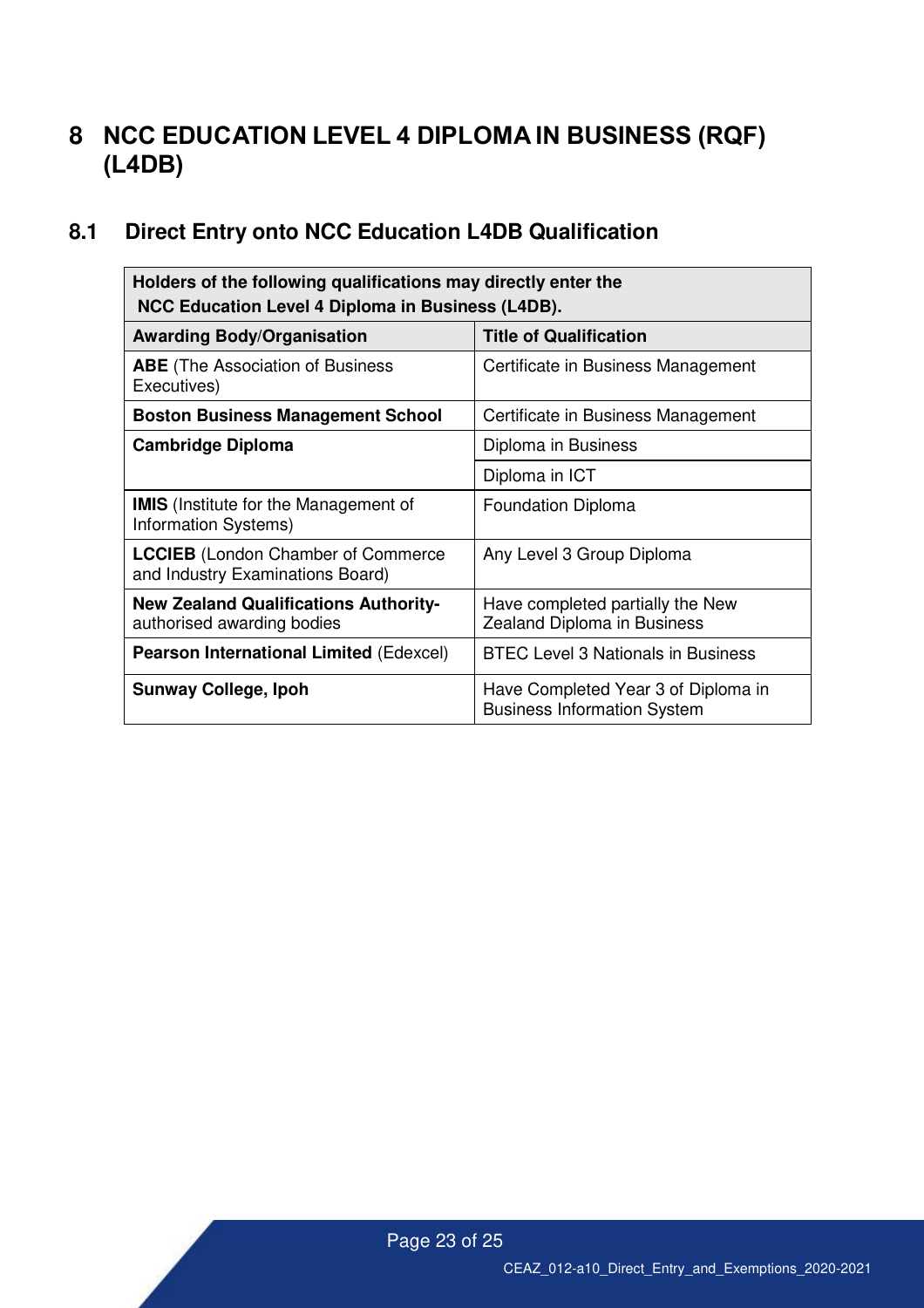#### **8.2 Exemptions from NCC Education L4DB Units**

#### **8.2.1 Exemption Policy**

The maximum amount of exemptions given to an individual candidate shall not exceed 60 credits.

<span id="page-23-1"></span><span id="page-23-0"></span>

| <b>Awarding Body</b> | <b>Qualification/Unit</b>                                                            | <b>NCC Education Units</b><br>Exempted | <b>Credit</b><br><b>Value</b> | <b>Notes</b>                  |
|----------------------|--------------------------------------------------------------------------------------|----------------------------------------|-------------------------------|-------------------------------|
| <b>Qualifi</b>       | Level 4 Diploma in Business Management<br>(L4DBM)                                    | Communications for<br>Business (CFB)   | 15                            |                               |
| <b>Qualifi</b>       | Level 4 Diploma in Business Management<br>(L4DBM)                                    | Introduction to Finance<br>(ITF)       | 15                            |                               |
| <b>ABE</b>           | Level 4 Diploma in Business Management<br>Unit: Introduction to Quantitative Methods | Business Mathematics (BM) 15           |                               | Exemption granted August 2020 |
| <b>ABE</b>           | Level 4 Diploma in Business Management<br>Unit: Finance for Managers                 | Introduction to Finance<br>(ITF)       | 15                            | Exemption granted August 2020 |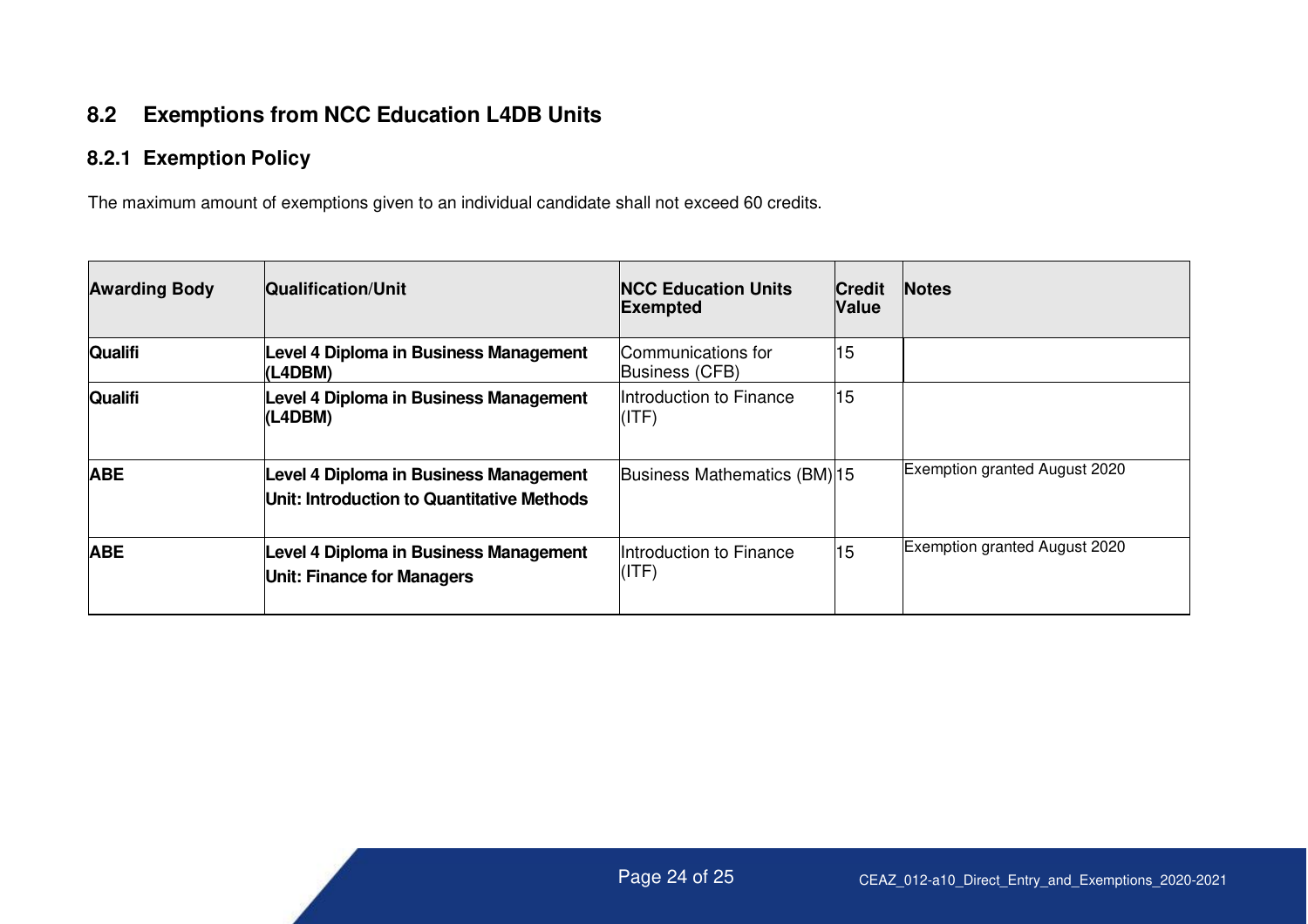Page 25 of 25 CEAZ\_012-a10\_Direct\_Entry\_and\_Exemptions\_2020-2021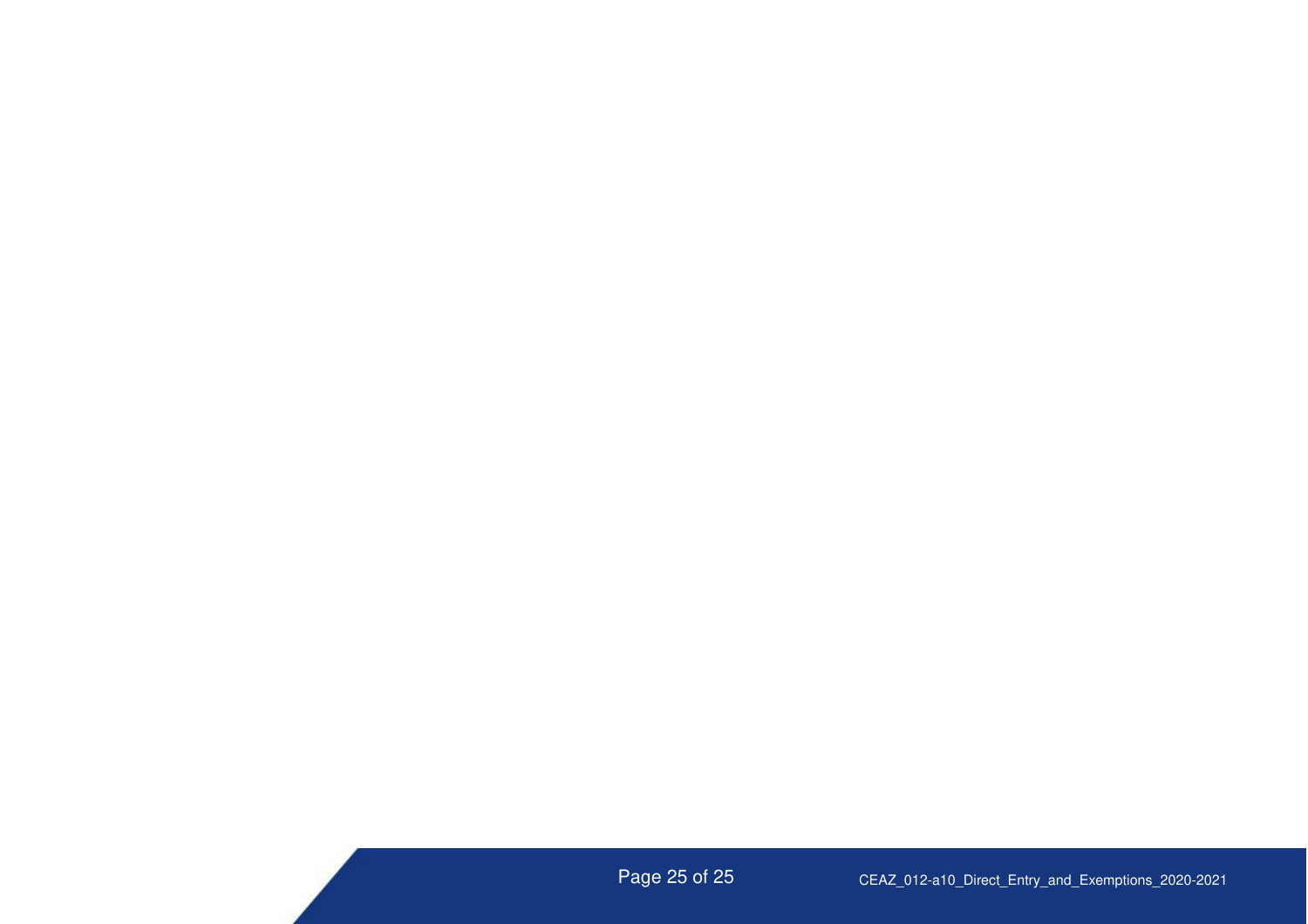# <span id="page-25-0"></span>**9 NCC EDUCATION LEVEL 5 DIPLOMA IN BUSINESS (RQF) (L5DB)**

# <span id="page-25-1"></span>**9.1 Direct Entry onto NCC Education L5DB Qualification**

| Holders of the following qualifications may directly enter the<br><b>NCC Education Level 5 Diploma in Business (L5DB)</b> |                                                                            |              |  |  |
|---------------------------------------------------------------------------------------------------------------------------|----------------------------------------------------------------------------|--------------|--|--|
| <b>Awarding Body/</b><br>Organisation                                                                                     | <b>Title of Qualification</b>                                              | Date         |  |  |
| <b>Berjaya</b>                                                                                                            | Diploma in Management and Administration                                   | June 2020    |  |  |
| <b>Help Academy</b>                                                                                                       | Diploma in Business Management                                             | January 2021 |  |  |
| Edexcel                                                                                                                   | Higher National Diploma (HND) in Business                                  |              |  |  |
| <b>Informatics – The</b><br><b>Thames</b>                                                                                 | International Diploma in Business Administration                           |              |  |  |
| <b>Business School</b>                                                                                                    | Higher Diploma in Business Administration                                  |              |  |  |
|                                                                                                                           | <b>Advanced Diploma in Business Administration</b>                         |              |  |  |
| La Salle - Business<br>Engineering<br><b>School</b> Spain                                                                 | BA Graduate in Management of Business and<br>Technology (1st and 2nd Year) |              |  |  |
|                                                                                                                           | La Trobe University Diploma in Business Administration                     |              |  |  |
| <b>Mahatma Gandhi</b>                                                                                                     | Bachelor of Business Administration                                        |              |  |  |
| <b>New Zealand</b><br><b>Qualifications</b><br><b>Authority-</b>                                                          | New Zealand Diploma in Business                                            |              |  |  |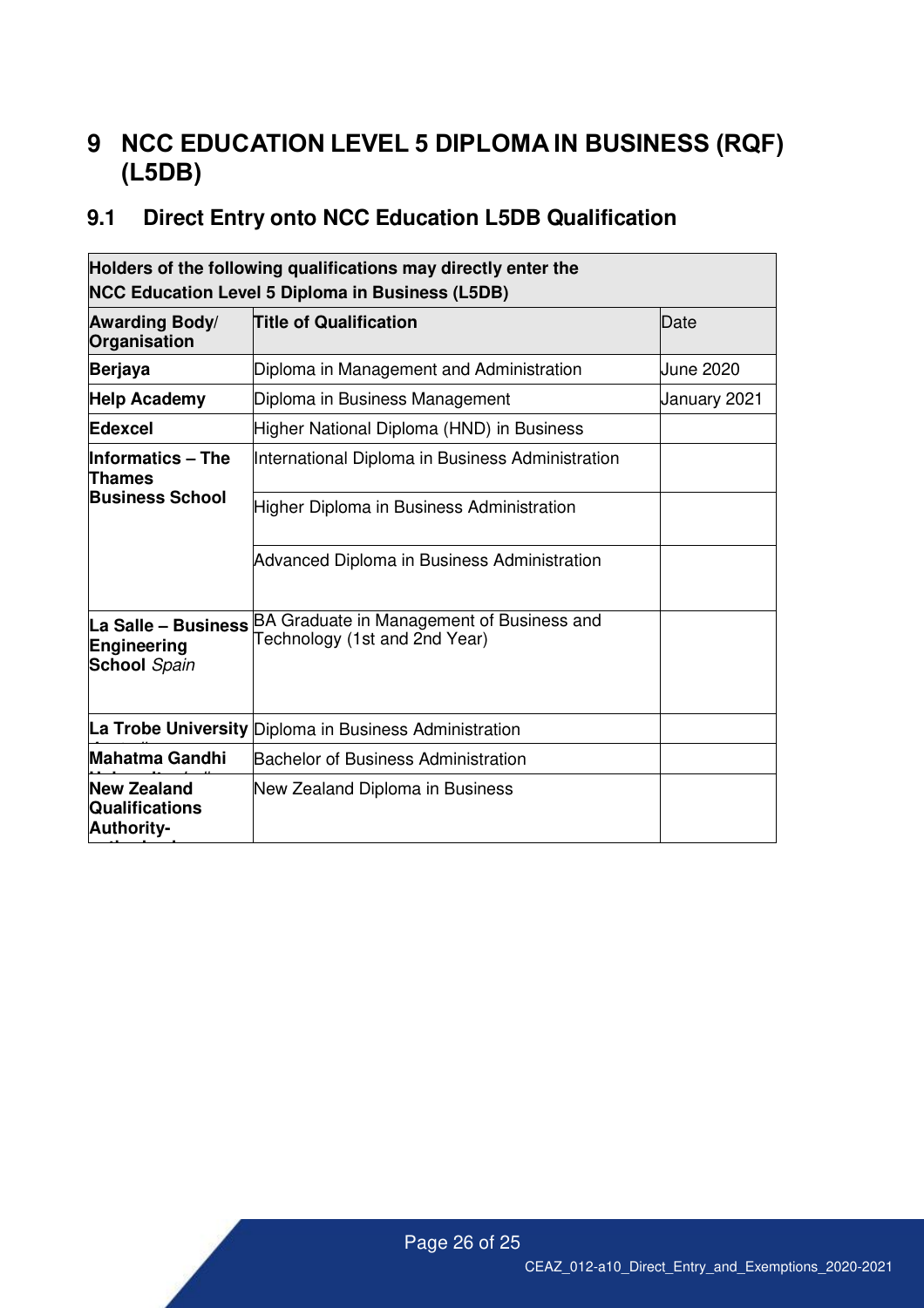|                |                     | <b>Unisoft</b> Hong Kong Professional Diploma in Financial and                                                                                                                            |  |
|----------------|---------------------|-------------------------------------------------------------------------------------------------------------------------------------------------------------------------------------------|--|
|                |                     | <b>Computerized Accounting Studies</b>                                                                                                                                                    |  |
|                |                     | Holders of this qualification may directly enter                                                                                                                                          |  |
|                |                     | NCC Education L5DB subject to the condition                                                                                                                                               |  |
|                |                     | that they also successfully complete the following                                                                                                                                        |  |
|                |                     | <b>NCC Education L4DB units:</b>                                                                                                                                                          |  |
|                |                     | <b>Communications for Business</b><br>$\mathbf{L}$                                                                                                                                        |  |
|                |                     | <b>Understanding Business Organisations</b><br>$\Box$                                                                                                                                     |  |
|                |                     | <b>Essentials of Management</b><br>$\mathbf{I}$                                                                                                                                           |  |
|                |                     | <b>Principles of Marketing</b>                                                                                                                                                            |  |
|                |                     | Notes:                                                                                                                                                                                    |  |
|                |                     | 1. The L4DB units may be studied concurrently with<br>L5DB units.                                                                                                                         |  |
|                |                     | 2. Holders of this qualification who are 21 years of<br>age or over may directly enter NCC EDUCATION<br>L5DB without any other condition.                                                 |  |
|                |                     | Professional Diploma in E-Logistics Management                                                                                                                                            |  |
|                |                     | Holders of this qualification may directly enter<br>NCC Education L5DB subject to the condition<br>that they also successfully complete the following<br><b>NCC Education L4DB units:</b> |  |
|                |                     | <b>Communications for Business</b><br>$\bullet$                                                                                                                                           |  |
|                |                     | <b>Understanding Business Organisations</b>                                                                                                                                               |  |
|                |                     | <b>Essentials of Management</b><br>$\bullet$                                                                                                                                              |  |
|                |                     | <b>Principles of Marketing</b>                                                                                                                                                            |  |
|                |                     | Notes:                                                                                                                                                                                    |  |
|                |                     | The L4DB units may be studied concurrently with<br>L5DB units.                                                                                                                            |  |
|                |                     | Holders of this qualification who are 21 years of<br>2.<br>age or over may directly enter NCC Education L5DB<br>without any other condition.                                              |  |
|                | Yangon Institute of | <b>Bachelor of Commerce</b>                                                                                                                                                               |  |
| Economics      |                     | <b>Bachelor of Business Administration</b>                                                                                                                                                |  |
| <b>Myanmar</b> |                     | <b>Master of Business Administration</b>                                                                                                                                                  |  |
|                |                     |                                                                                                                                                                                           |  |
|                |                     |                                                                                                                                                                                           |  |
|                |                     |                                                                                                                                                                                           |  |
|                |                     |                                                                                                                                                                                           |  |
|                |                     |                                                                                                                                                                                           |  |
|                |                     |                                                                                                                                                                                           |  |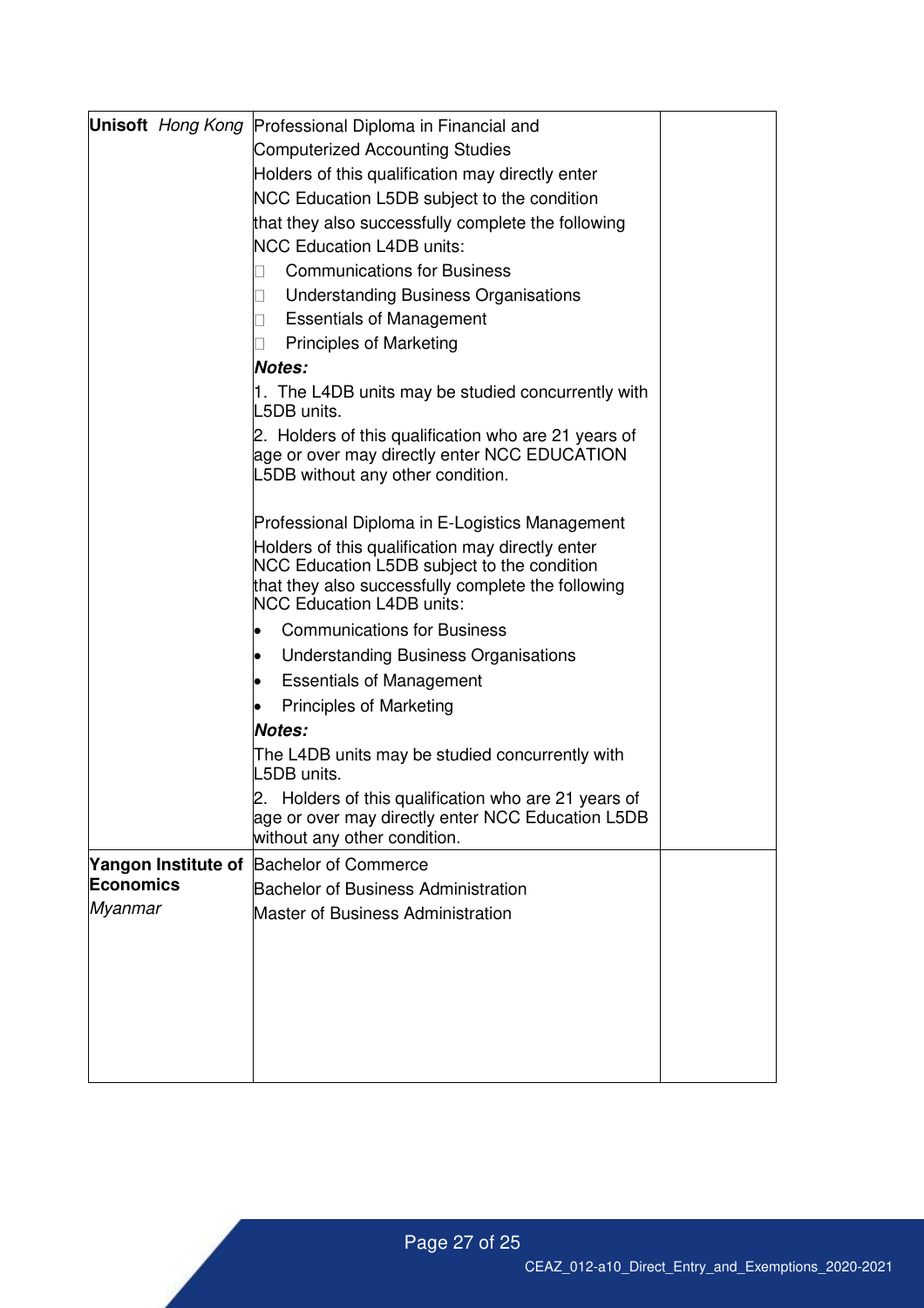#### **9.2 Exemption from NCC Education L5DB Qualification**

#### **9.2.1 Exemption Policy**

The maximum amount of exemptions given to an individual candidate shall not exceed 60 credits.

<span id="page-27-1"></span><span id="page-27-0"></span>

| <b>Awarding Body</b> | <b>Qualification/Unit</b>                                                                                                   | <b>NCC Education Units</b><br><b>Exempted</b> | <b>Credit</b><br><b>Value</b> | <b>Notes</b>                             |
|----------------------|-----------------------------------------------------------------------------------------------------------------------------|-----------------------------------------------|-------------------------------|------------------------------------------|
| <b>ABE</b>           | Level 5 Diploma in Business<br>Management<br>Unit: Effective Financial Management                                           | <b>Financial Management</b>                   | 20                            | <b>Exemption granted August</b><br>2020  |
| <b>ABE</b>           | Level 5 Diploma in Business<br>Management<br>Units: Human Resource<br>Management/Employee<br>Engagement/The HR Professional | Human Resources in Business                   | 20                            | <b>Exemption granted August</b><br>2020  |
| <b>ABE</b>           | Level 5 Diploma in Business<br>Management<br>Unit: Finance for Managers                                                     | <b>Understanding Consumer Behaviour</b>       | 20                            | <b>Exemption granted August</b><br>2020  |
| Help Academy         | Corporate Finance & Management<br>Accounting                                                                                | <b>Financial Management</b>                   | 20                            | <b>Exemption granted January</b><br>2021 |
| Help Academy         | Human Resource Management                                                                                                   | Human Resources in Business                   | 20                            | <b>Exemption granted January</b><br>2021 |
| Help Academy         | <b>Marketing Management</b>                                                                                                 | Marketing in Business                         | 20                            | <b>Exemption granted January</b><br>2021 |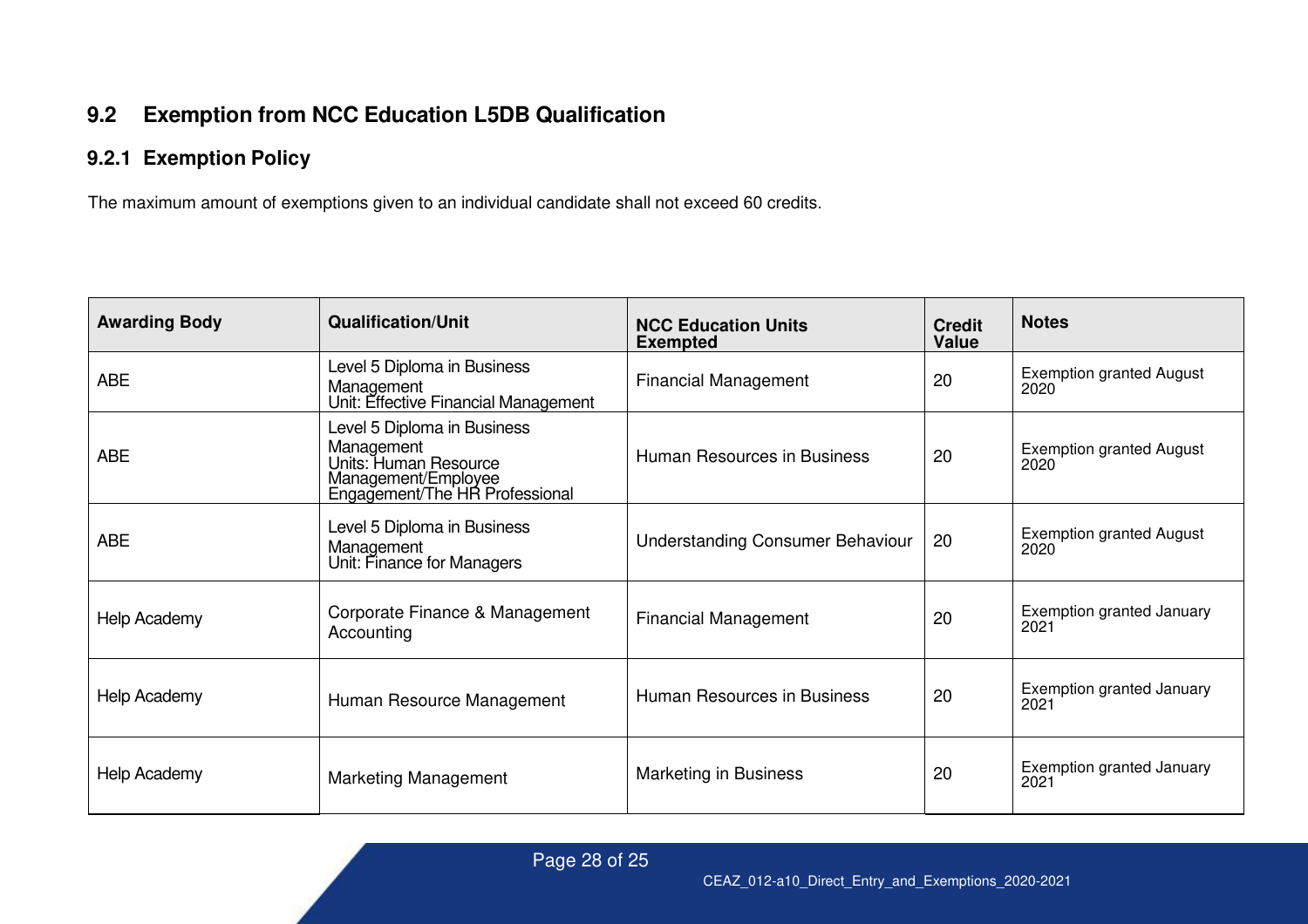# <span id="page-28-0"></span>**10 Level 6 BA (Hons) BUSINESS ADMINISTRATION**

#### <span id="page-28-1"></span>**10.1 Direct Entry onto Level 6 BA (Hons) Business Administration**

| Holders of the following qualifications may directly enter the<br>Level 6 BSC (Hons) Business Computing and Information Systems |                                                                     |  |  |  |
|---------------------------------------------------------------------------------------------------------------------------------|---------------------------------------------------------------------|--|--|--|
| <b>Title of Qualification</b><br><b>Awarding Body/Organisation</b>                                                              |                                                                     |  |  |  |
| <b>NCC Education</b>                                                                                                            | L5 Diploma in Business                                              |  |  |  |
| Pearson*                                                                                                                        | <b>BTEC HND in Business</b>                                         |  |  |  |
| <b>ESEI</b>                                                                                                                     | Level 5 in Business                                                 |  |  |  |
| Informatics                                                                                                                     | International Advanced Diploma in<br><b>Business Administration</b> |  |  |  |
| ATHE**                                                                                                                          | Level 4 & 5 Extended Diploma in<br>Management                       |  |  |  |
| New Zealand Qualifications Authority                                                                                            | Level 6 Diploma in Business                                         |  |  |  |
| <b>ABE</b>                                                                                                                      | Level 5 & 6 Diploma in Business<br>Management                       |  |  |  |
| Eduqual                                                                                                                         | Diploma in Business & Marketing<br>Management (SCQF Level 8)        |  |  |  |

\* This entry pathway is based on students studying the following HND optional units: Unit 13; Unit 14; Unit 15; Unit 16; Unit 17; Unit 21; Unit 33; Unit 34 and Unit 40

\*\* To gain direct entry, students MUST have completed BOTH the ATHE Level 4 Extended Diploma in Management & Level 5 Extended Diploma in Management. Also, students have to study the following electives: 'Marketing Principals and Practice' and 'Risk Management'/'CRM'.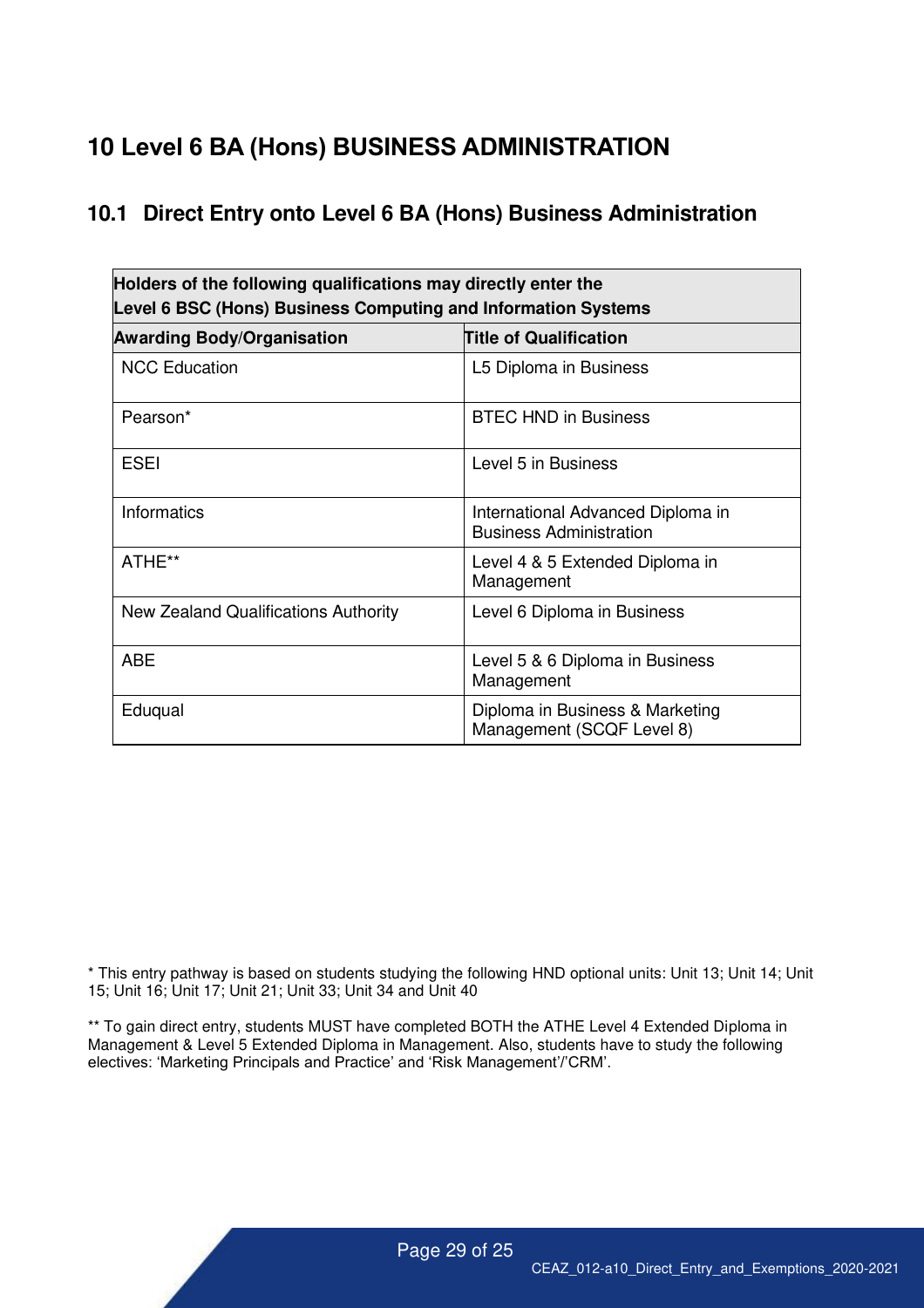# **11 NCC EDUCATION LEVEL 7 DIPLOMA IN BUSINESS MANAGEMENT (RQF) (L7DBM)**

#### **11.1 Direct Entry onto NCC Education L7DBM**

No direct entry routes are currently offered for the L7DBM.

#### **11.2 Exemptions from NCC Education L7DBM**

#### **11.2.1 Exemptions Policy**

<span id="page-29-3"></span><span id="page-29-2"></span><span id="page-29-1"></span><span id="page-29-0"></span>

| <b>Awarding Body</b> | <b>Qualification</b>                                             | <b>NCC Education Units</b><br><b>Exempted</b>   | <b>Credit</b><br><b>Value</b> | <b>Notes</b> |
|----------------------|------------------------------------------------------------------|-------------------------------------------------|-------------------------------|--------------|
| <b>Qualifi</b>       | Level 7 Diploma in Strategic Management &<br>Leadership (L7DSML) | Strategic Management (SM)20                     |                               |              |
| Qualifi              | Level 7 Diploma in Strategic Management &<br>Leadership (L7DSML) | Corporate Finance and<br>Decision Making (CFDM) | 20                            |              |

Page 30 of 25

CEAZ\_012-a10\_Direct\_Entry\_and\_Exemptions\_2020-2021